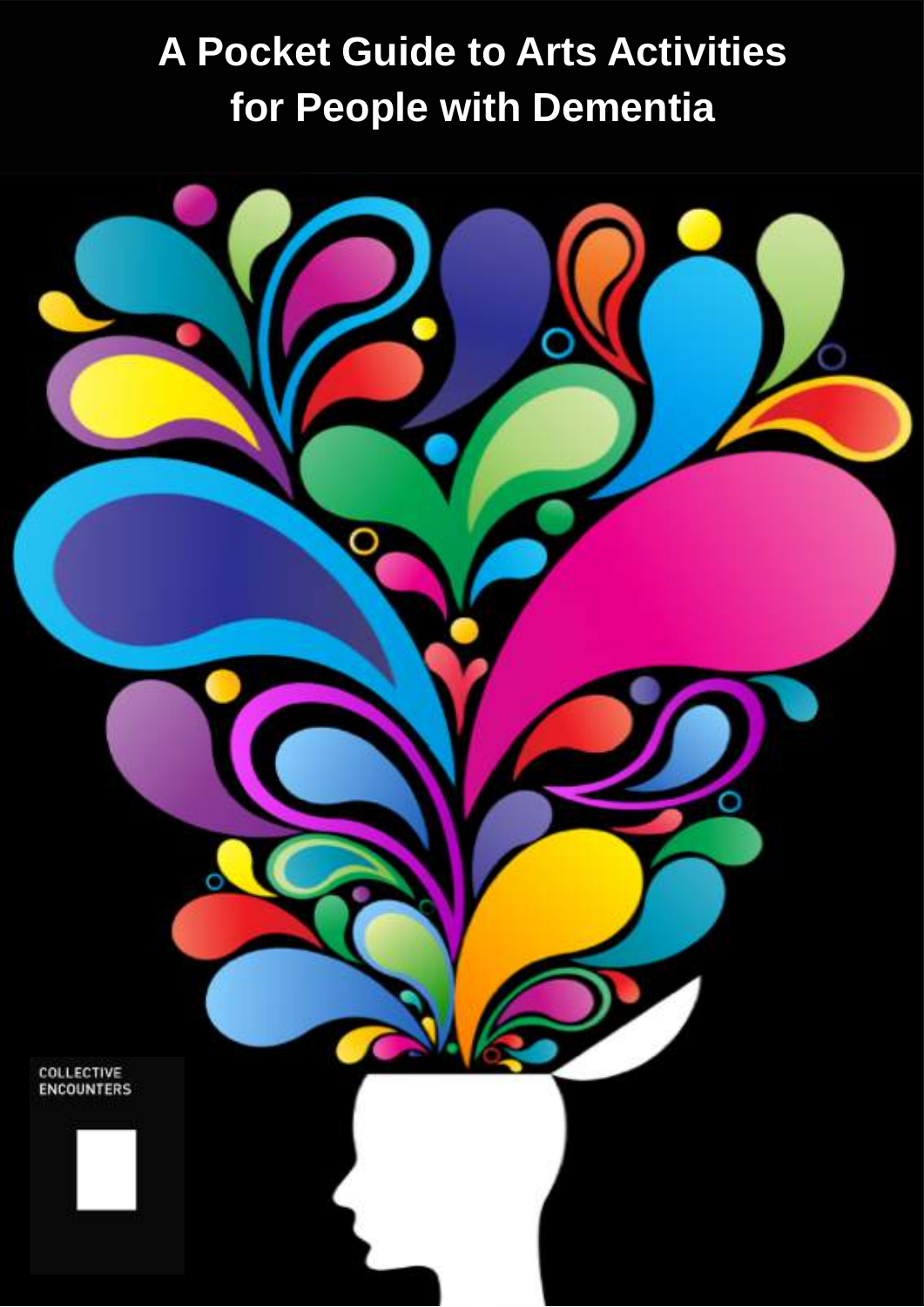## **Contents**

|                                                                                                                                                                                                                                      | page                          |
|--------------------------------------------------------------------------------------------------------------------------------------------------------------------------------------------------------------------------------------|-------------------------------|
| Introduction                                                                                                                                                                                                                         | 3                             |
| How To Use This Pocket Guide                                                                                                                                                                                                         | 4                             |
| <b>Section One</b><br>Why The Arts?<br>The Arts and Person-Centred Care<br>Ten ways To Use The Arts in the Everyday<br><b>Effective Communication</b><br>A Few Rules for Activities<br>Section Two<br>How To Put a Workshop Together | 6<br>7<br>8<br>10<br>11<br>14 |
| How To Introduce a Theme                                                                                                                                                                                                             | 15                            |
| <b>Warm-Up Exercises</b>                                                                                                                                                                                                             | 16                            |
| <b>Singing Exercises</b>                                                                                                                                                                                                             | 23                            |
| <b>Creative Writing Exercises</b>                                                                                                                                                                                                    | 26                            |
| Storytelling Exercises                                                                                                                                                                                                               | 33                            |
| Movement Exercise                                                                                                                                                                                                                    | 39                            |
| Cool-Down Exercises                                                                                                                                                                                                                  | 41                            |

#### **Section Three**

| 44 |
|----|
| 44 |
| 46 |
| 47 |
|    |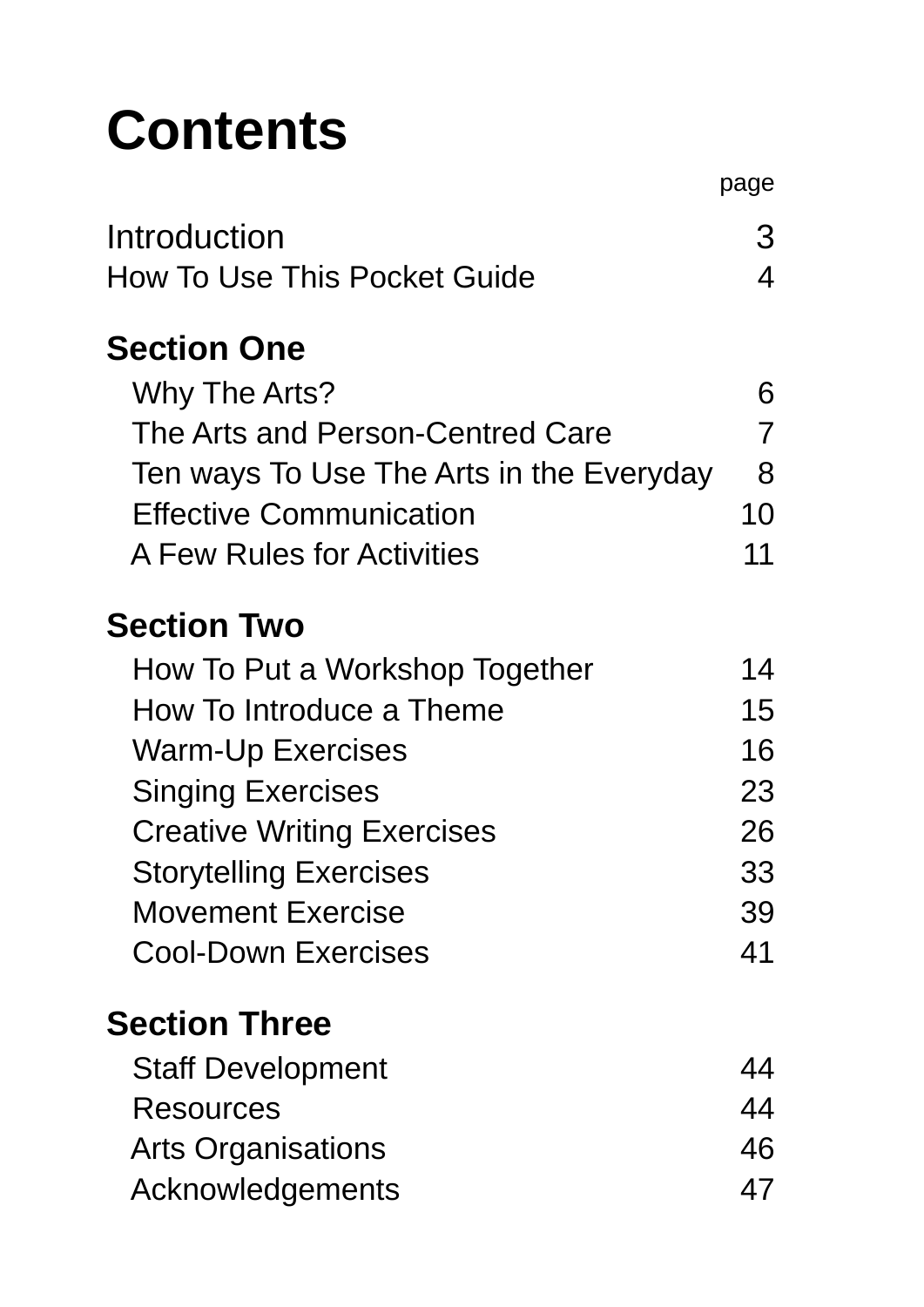## **Introduction**

Research has shown that encouraging people who are living with dementia to take part in regular creative activities significantly enriches and improves their quality of life, helping many to live well wth their condition.

Supportive carers are key to enabling those living with dementia to get involved in the arts and take a more creative approach to life. It is the carer, whether paid or unpaid, whether looking after a family member or a complete stranger, who can organise, facilitate, encourage, celebrate and applaud.

This Toollkit has grown out of three years of creative work in Merseyside with the carers of people living with dementia. We hope that many more carers will use the Toolkit with those they care for to find out more about each other, to learn, take notice of their surroundings, be active, creative and most importantly to have fun!

Whether you have an hour to spend on an activity, or want to add a new spark to your daily routine we hope that you will find something here to help and inspire.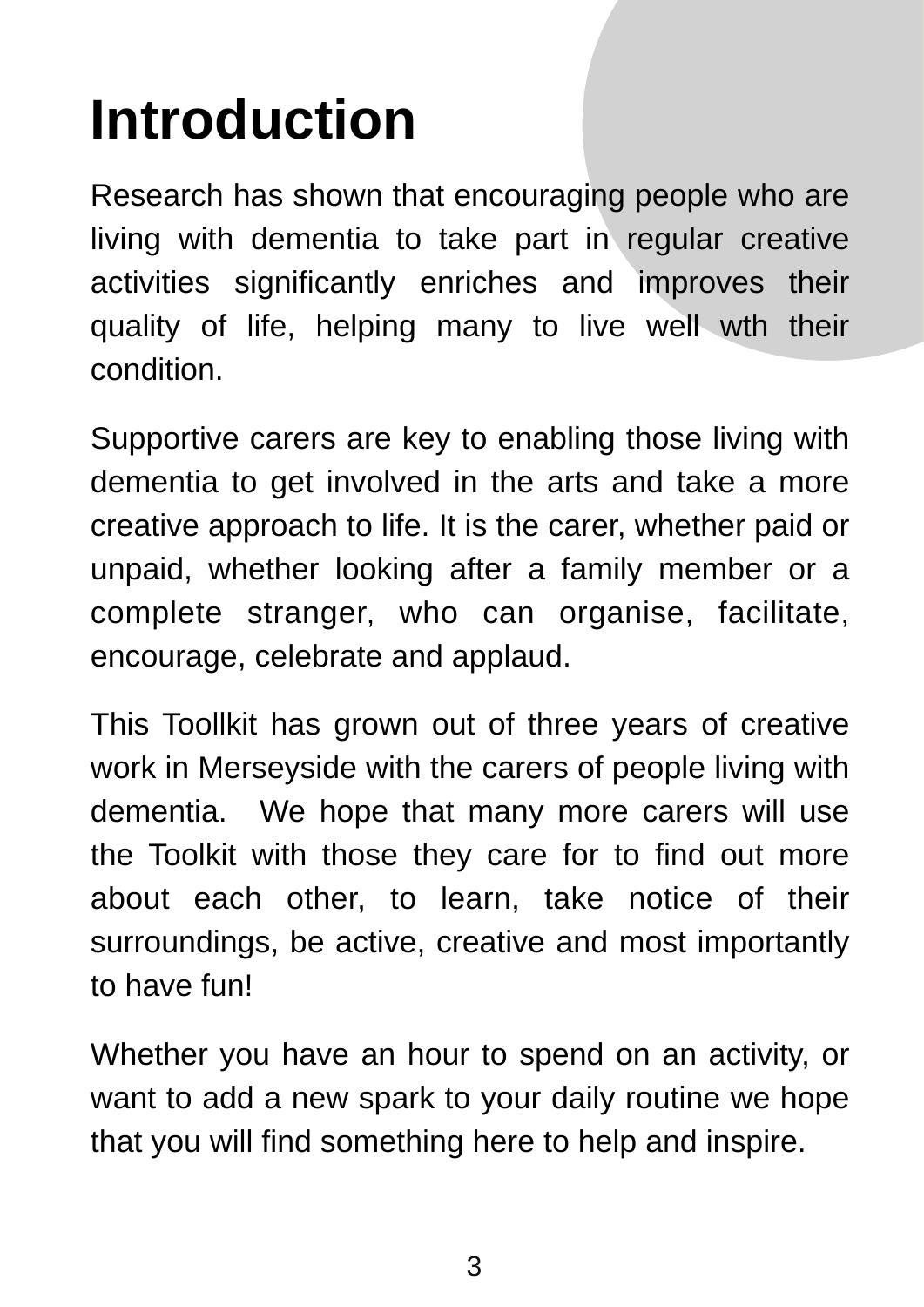## **How To Use The Pocket Guide**

This pocket guide contains resources and guidance on how to engage more effectively with people who are living with dementia. While aimed at care staff, it can also be used by kitchen staff, cleaners, clinicians and managers. While much of it is relevant for carers any where in the UK, the resources section is particularly for those working in Merseyside.

The best way to use this booklet is to work through it from front to back, but you can dip in: individual exercises will still be understood if read in isolation.

The first section of the guide provides basic information on how to approach arts activities with people who are living with dementia. For ease of use, this section is written and highlighted in blue.

The second section, highlighted in purple, provides advice on how to lead workshops and activities.

Finally the last section, highlighted in green, provides tips on how care managers can develop their staff members' capacity to be creative with the people that they care for. It also includes information on where to<sup>®</sup> source some of the resources useful for creative activity and a list of local arts organisations who specifically develop work for people with dementia.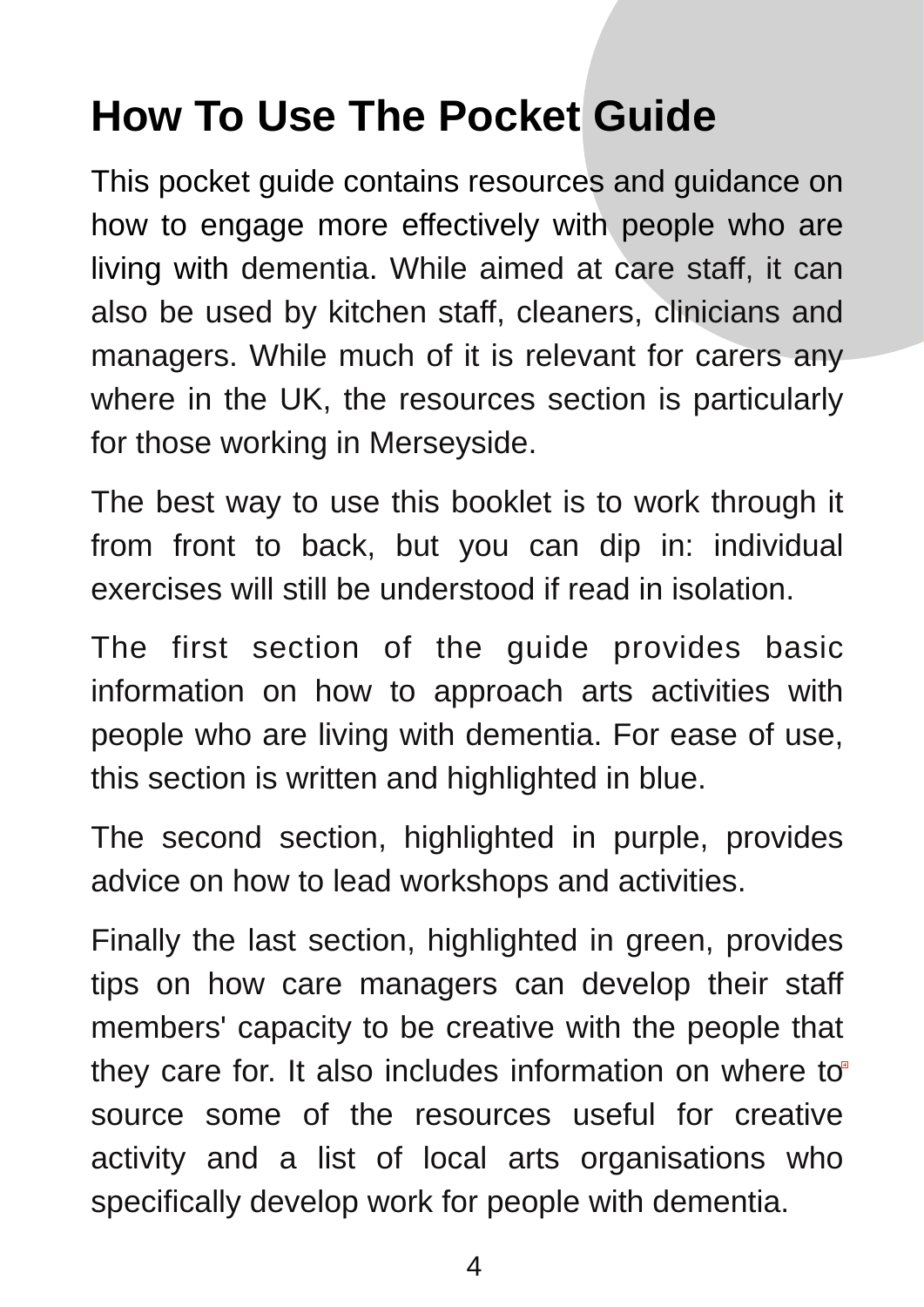# **Section One**

Why The Arts? The Arts and Person-Centred Care Ten ways To Use Creativity in the Everyday Effective Communication Rules for Activities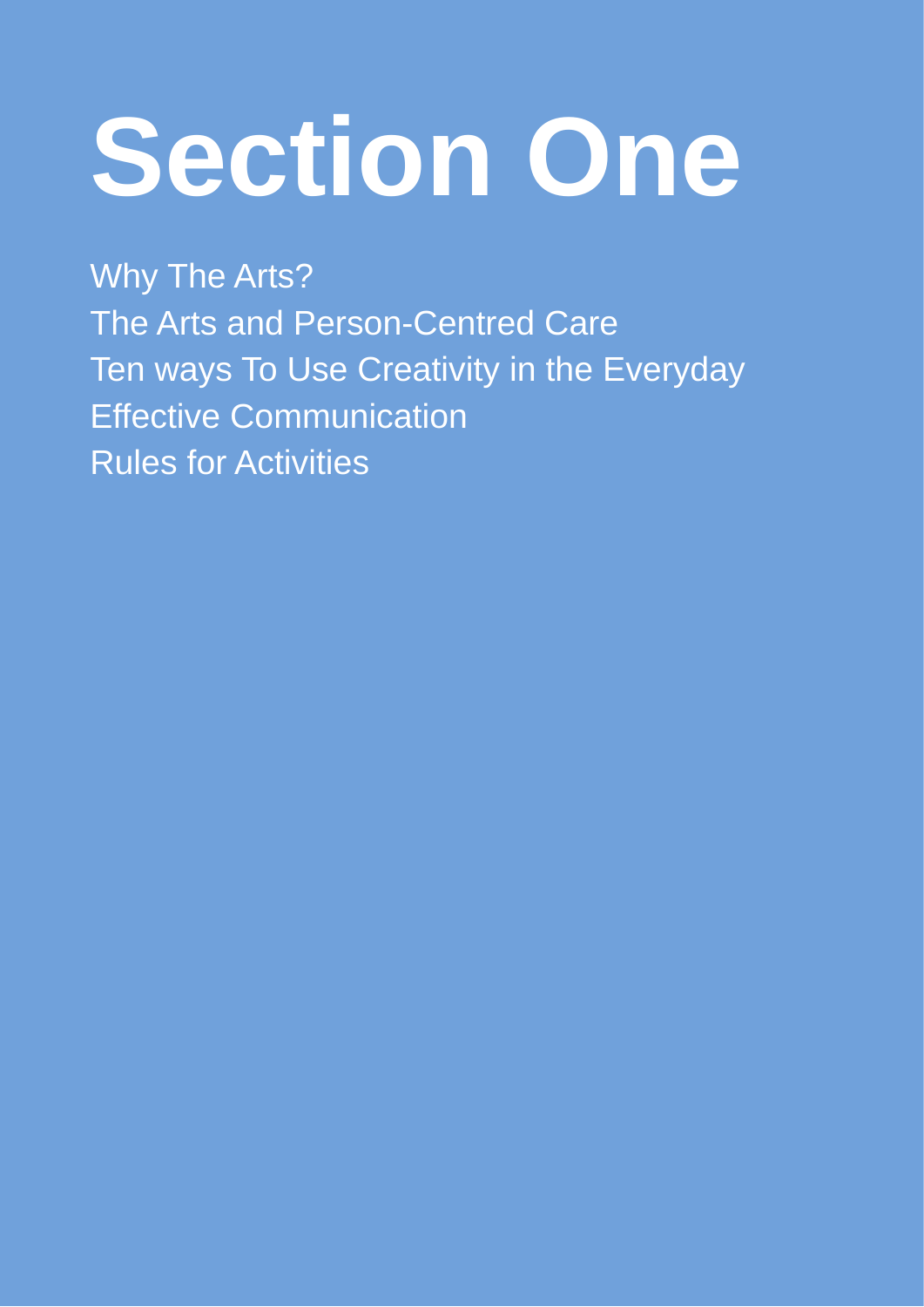## **Why The Arts?**

The benefits of the arts is two-fold: it can have a direct and positive impact on the health and well-being of people living with dementia, and it can also improve the culture and the environment of the care home in which they live. National and international research has shown that participation in even short, creative interventions:

#### increases

- the ability to recall life events
- physical movement
- face-name recognition
- verbal and non-verbal communication
- quality of life and social interaction
- collaboration and alertness
- participation in spontaneous activity and routine

#### and decreases

- fear
- anxiety
- agitation
- confusion
- physical agitation
- disruptive behaviour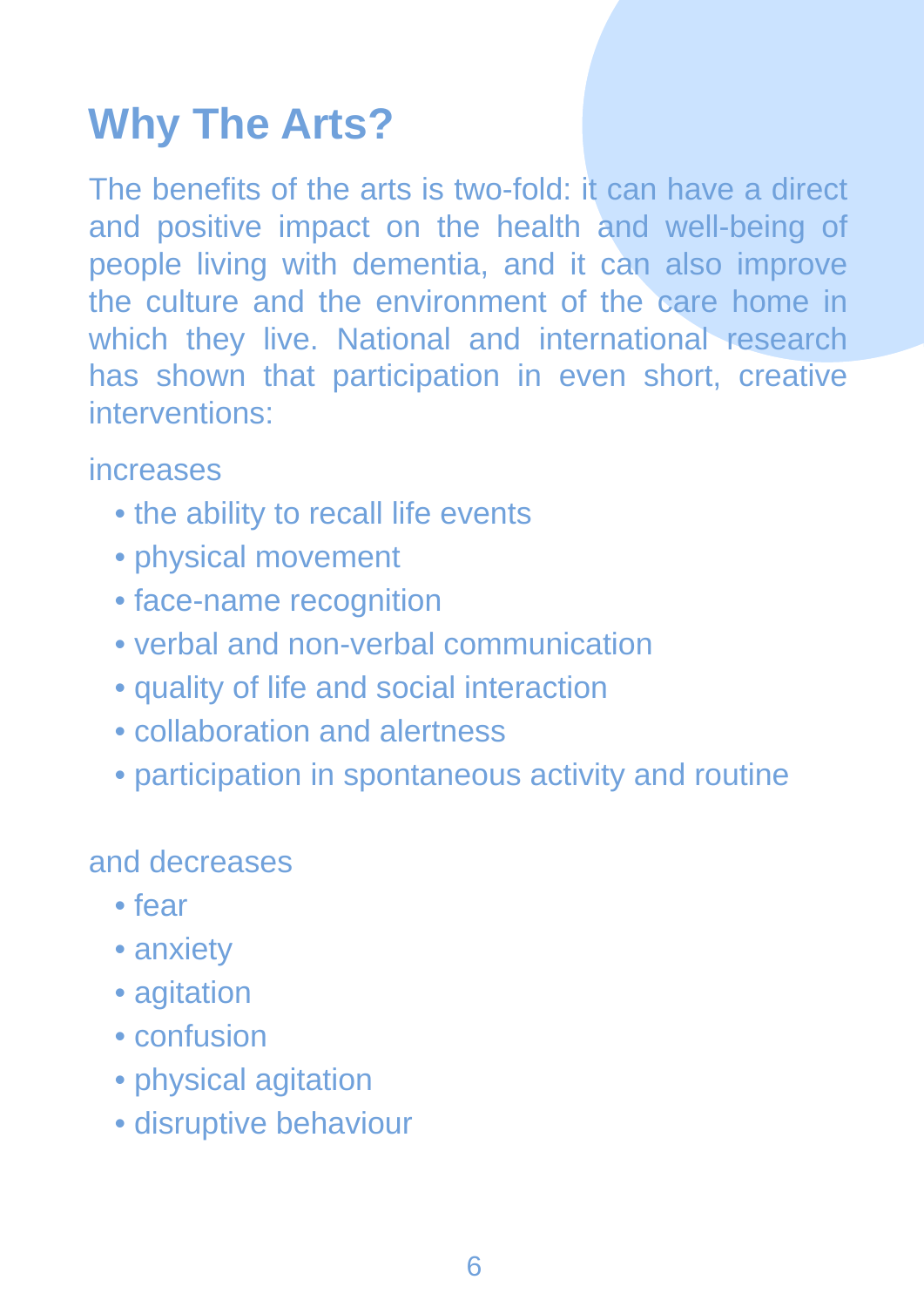## **The Arts and Person-Centred Care**

The arts activities in this pocket guide can be helpful when taking a person-centred care approach.

Person-centred care involves tailoring care to respond to people's interests, abilities, history and personality. It is hoped to encourage carers to support the people they care for through the activities they enjoy.

The key principles of person-centred care are:

**1. treating** the person with dignity and respect

**2. understanding** their history, lifestyle, culture and preferences, including their likes, dislikes, hobbies and interests, and valuing each person as an individual

**3. looking** at situations from the point of view of the person being cared for

**4. providing opportunities** for the person to have conversations and relationships with other people

**5. ensuring** the person has the chance to try new things or to take part in activities they enjoy.

Research has shown that the arts can offer purposeful activites, provide an alternative to pharmacological solutions, enable improved communication, help people to feel part of a community.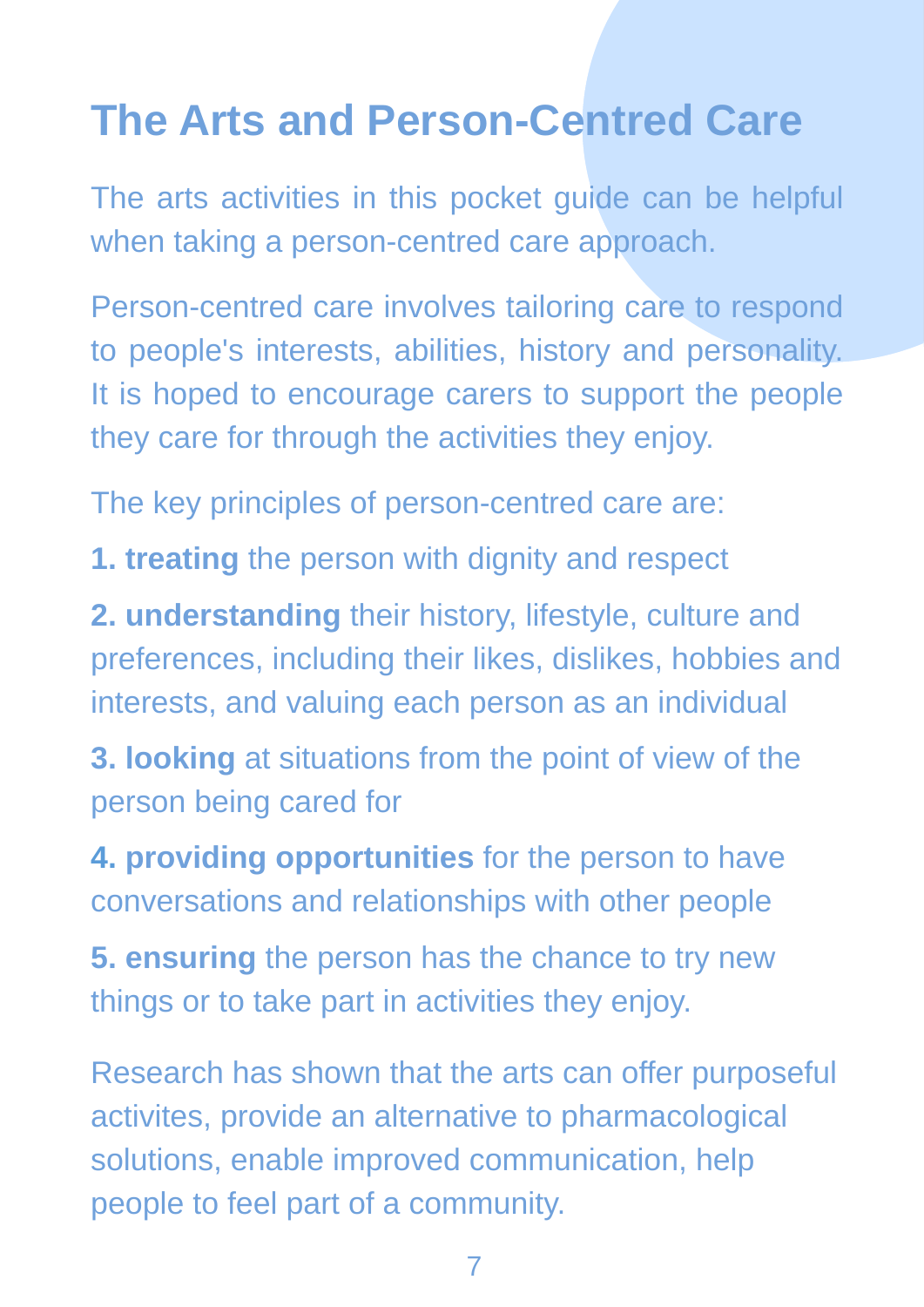## **Ten Ways To Use Creativity in the Everyday**

**1. Talk regularly to those who enjoy reminiscing and write down what they say**: these notes can be assembled into life stories, journals, poems, certificates and can be read back, inserted into care plans, or framed on walls. You could get family members involved.

**2. Talk to the person about the clothes they are wearing**: style, colour, fabric. This could lead to a discussion about fashion, favourite outfits now and in the past. Then introduce fashion magazines, cut out pictures of favourite outfits and make a collage.

**3. At meal times talk about food memories and recipes**: write these down, create a recipe book, or organise an event where some of the recipes are tried out.

**4. Find a random photograph and make up a life story (it could be a picture in a newspaper)**: use the picture or photograph as a trigger for discussion – where have they come from, what do they do, where are they going?

**5. Turn off the radio and sing yourself** (your voice is far more engaging): make song an important feature of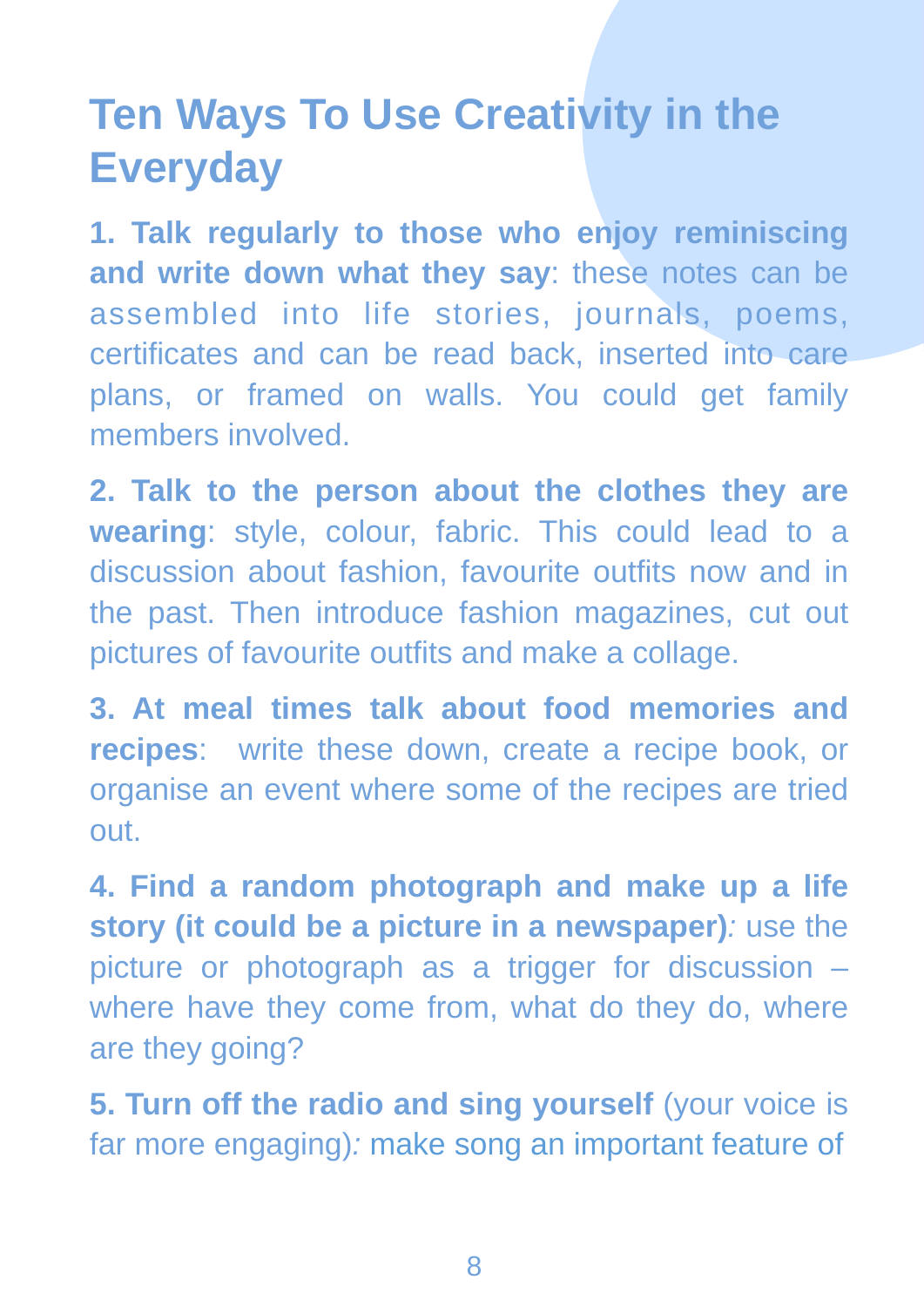the daily routine, such as when you wake someone up, in the bathroom, during mealtimes.

**6. Talk about the view outside:** ask questions about the weather, the seasonal colours, ask them what they see, what they find beautiful and how the light might affect how they are feeling.

**7. Talk to the person about holidays:** ask them where they have been, what their favourite place is. if a person likes the sea bring them in a seashell. If the person likes travelling bring them in pictures, prints or objects from countries they have visited or are interested in.

**8. Talk about the objects in their room**: find out what different objects and photographs mean to them, this could be an entry point into happy memories. They may not mean anything in which case you could make up a story about them.

**10. Find a camera and take some pictures (of possessions, objects, each other, outside):** discuss what you might photograph. You can easily get photographs printed up and there are websites that do it for free. Get them printed and then talk to the resident and see if they would like any on the wall, in their room, or in the communal areas.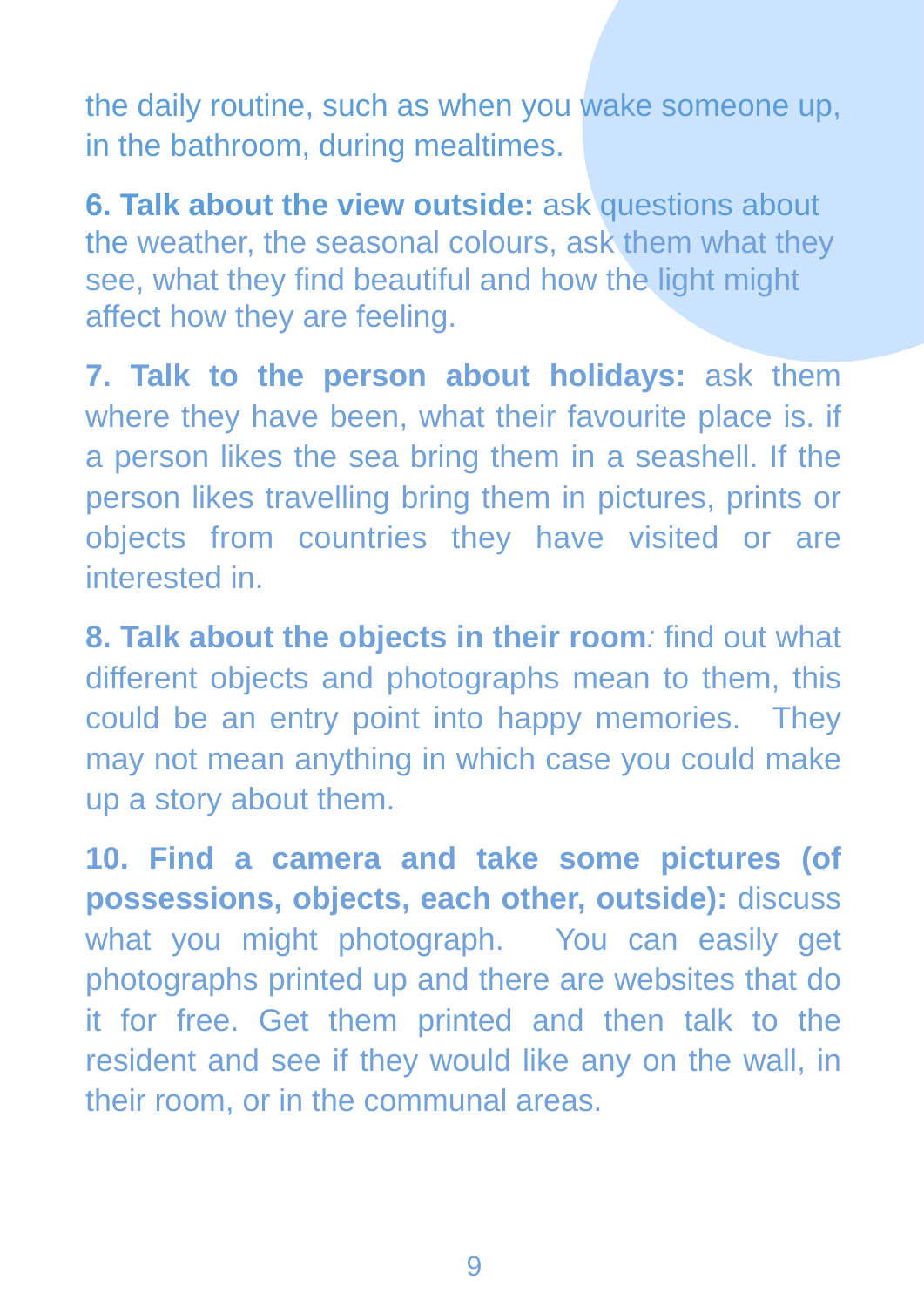### **Effective Communication**

**Use your eyes**: make eye contact with the person you are caring for and hold it. Also, observe their body language to see if they are tense, fearful, bored or worried. Attempt to reassure.

**Use your hands**: make contact with the person you are caring for to communicate warmth, affection and sympathy. Again, this can be used to reassure people and reduce feelings of anxiety.

**Bend, kneel or sit on the floor**: take time to position yourself on the same level as the person you are caring for. Alternatively, let them look down at you for a change: this will change the power within your relationship and ultimately help you build a bond.

**Enjoy what people say**: try not to correct them and give them time to say what they want to. Be patient and don't guide, just let the conversation unfold in its own way.

**Don't be afraid of silence**: let people feel comfortable with your company without speaking. Don't force conversation.

**Smile when you are being spoken to: smiling will** encourage someone to talk and open up to you.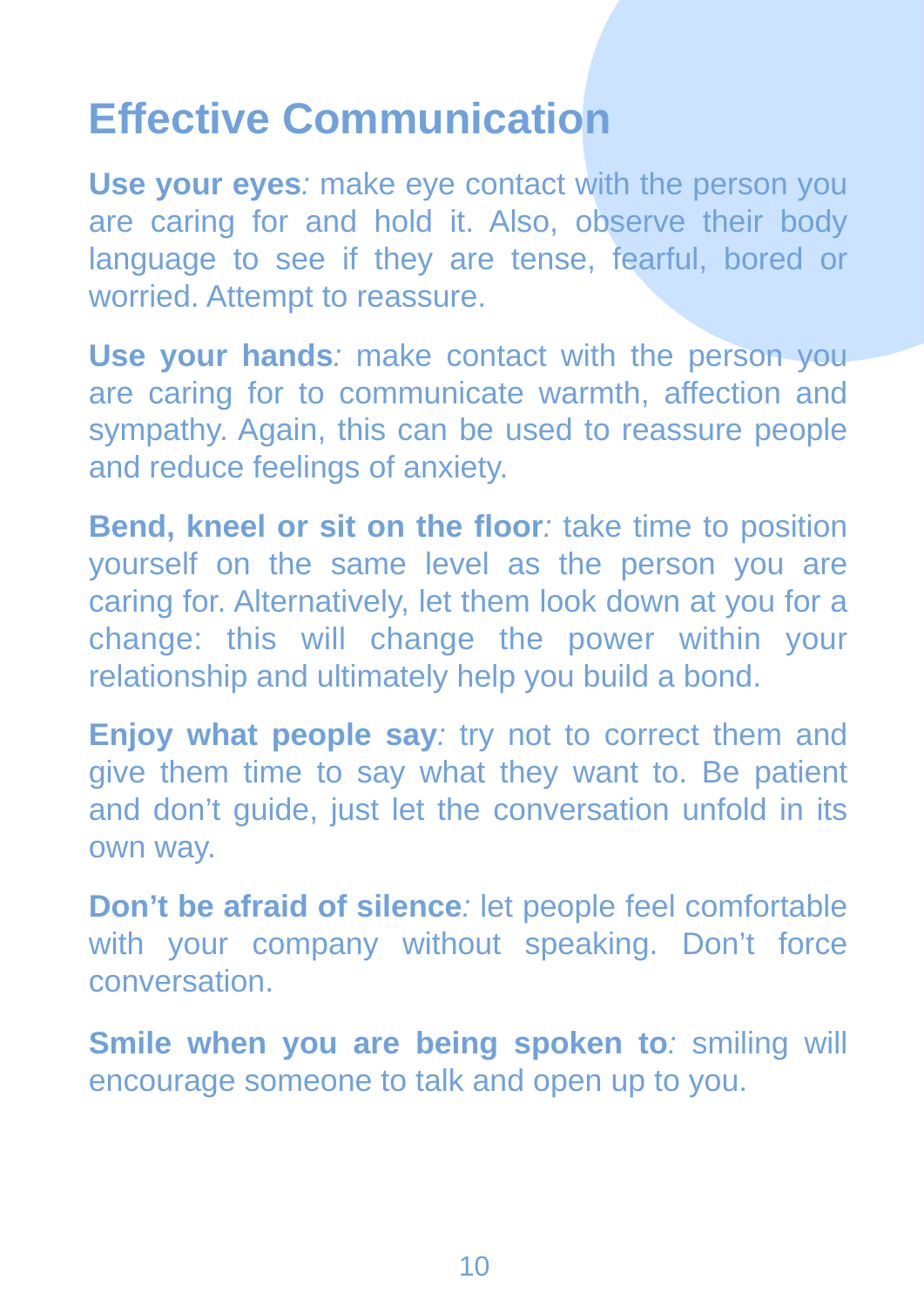## **A Few Rules For Activities**

There are a few rules you should remember when leading arts activities with people living with dementia. The main thing is to be positive!

#### **Rule 1: If you ask a question, listen to the answer.**

When you ask a question it is important that you really listen to the answers, because you want to know what that person has to say. This gives people the space to talk about themselves and enables them to feel confident about whatever words they use and whatever way they choose to express themselves. Being listened to is very important and empowering.

#### **Rule 2: Accept, don't correct.**

Try not to correct a word or phrase that someone chooses to use to describe a feeling or idea. Accept the words they use without comment. Enjoy them. See the creative possibilities behind the words. There is no wrong way to answer a question, write a word or phrase, paint an image, or sing a song. All is expression and should be valued as such.

#### **Rule 3: Value & encourage contributions.**

Encourage and value the individuality of expression and contribution of each person. This is a founding principle of person-centred care. Reassure them that it was fun and that they did really well.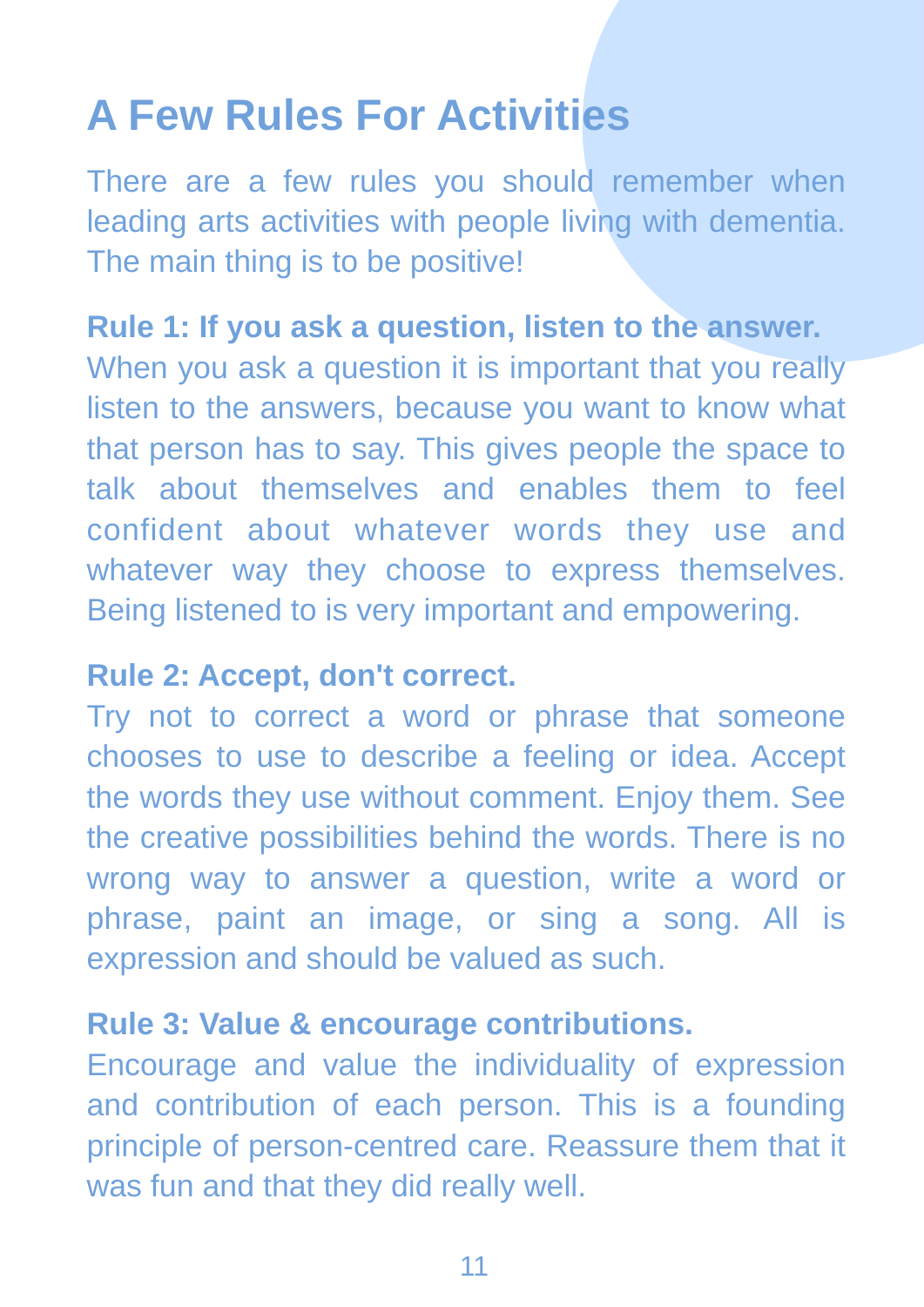#### **Rule 4: Don't worry about the mess.**

Some of the exercises will require a bit of furniture being moved about or art materials being used. Tidying and cleaning up can be a very communicative time. When somebody is excited or stimulated they may want to talk about what they have done. It can also be very emotional. Let people talk about what they did as you are cleaning up. Reassure them that it was fun and that they did really well.

#### **Rule 5: Don't be embarrassed.**

Some activities, singing for instance, people do in their everyday life but when it comes to singing in public they suddenly become embarrassed. The important thing to remember, is that it is your role to encourage other people to feel confident and safe to take part. Learn not to be afraid, to act on behalf of the people you care for. A singing workshop initially may feel awkward but, after a while, the joy and power of the songs will lead the way.

#### **Rule 6: Laugh with people.**

Share a joke, have fun together, but make sure you are laughing with people and not at them.

#### **Rule 7: Enjoy yourself.**

.

Try to relax and enjoy yourself with the activities. It should be fun for you too!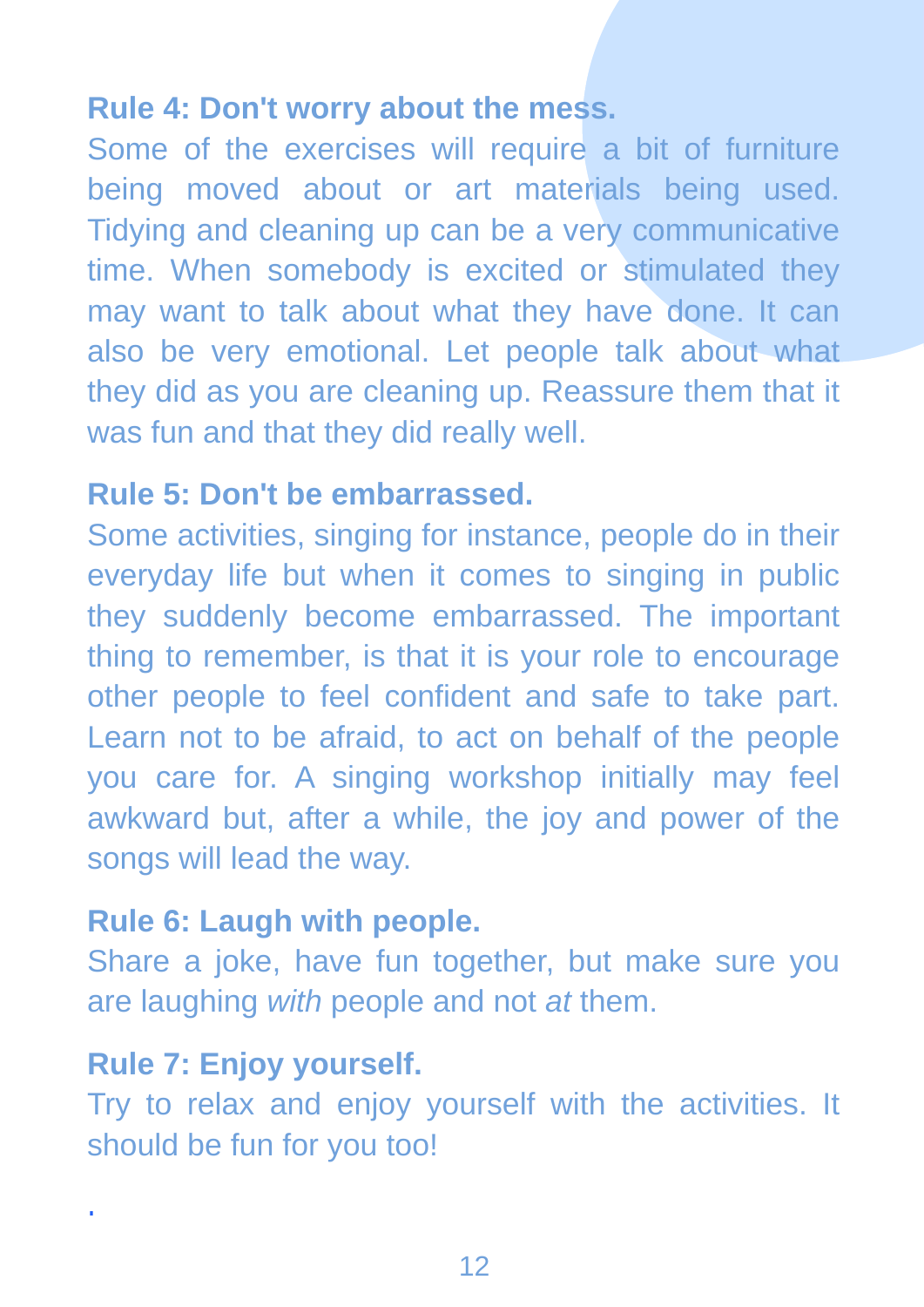# **Section Two**

How To Put a Workshop Together How To Introduce a Theme Warm-Up Exercises Singing Exercises Creative Writing Exercises Storytelling Exercises Movement Exercises Cool-Down Exercises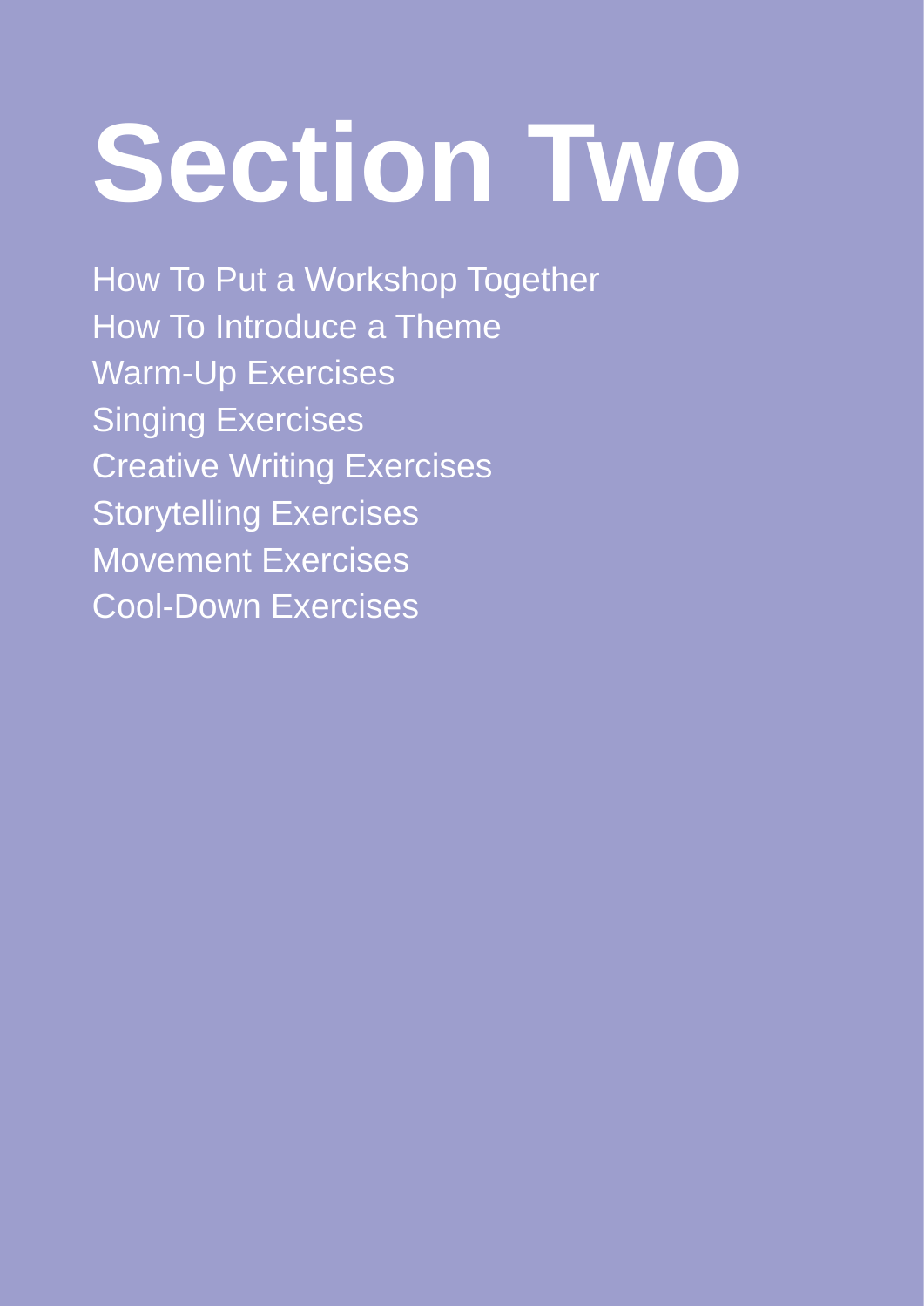## **How To Put A Workshop Together**

1. Where-ever possible, choose a good-sized, well-lit comfortable room where you will not be interrupted.

2. Ask people to either sit or stand in a circle. If the main exercise is a creative writing or a visual arts activity, create the circle around tables, otherwise make sure that there is an open space at the centre.

3. Start every workshop by asking everyone to say their name. Say your name first then move around the circle.

4. Run two warm up exercises: warm ups are designed to relax people by preparing them for the main activity.

5. Choose one main exercise: main exercises determine what type of workshop you will run, i.e. drama, movement, or creative writing; and will recommend one or two of the warm-ups.

6. To finish, run one cool down exercise: these are designed to enable participants to finish the workshop feeling positive about themselves and the work they've just done.

7. Finally, go around the circle and ask each person to say one thing they liked and one thing they didn't like about the session. This will help you decide how to plan the next session.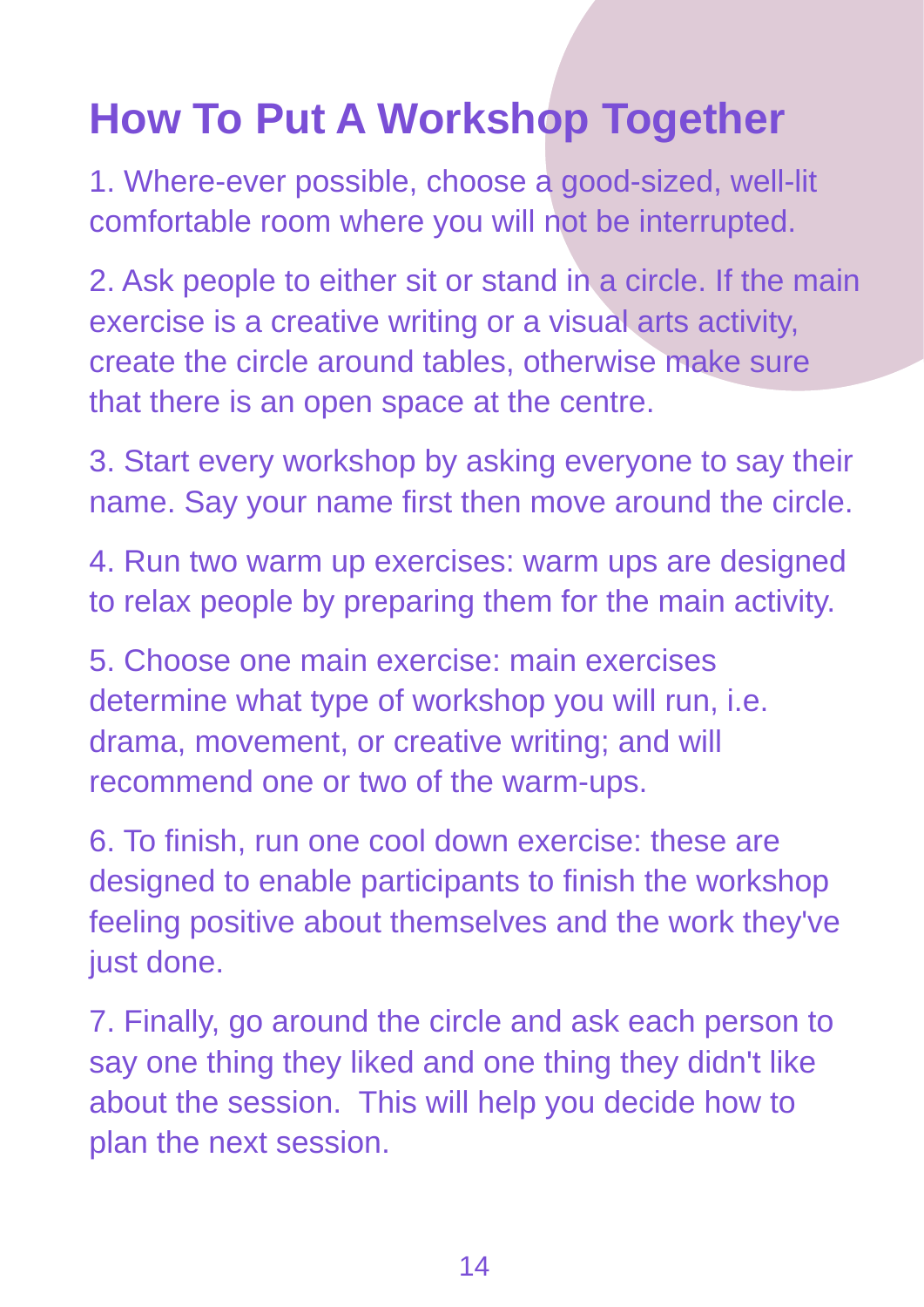## **How To Introduce A Theme**

1. Themes should be broad so that they can relate to all participants: summer, fashion, hobbies, colours, local area, etc.

2. You can introduce a theme by playing related music, i.e. 'We're All Going on a Summer Holiday' by Cliff Richard, 'Dedicated Follower of Fashion' by The Kinks, 'Just Messing About in the River' by Josh MacRae.

3. You can introduce a theme by bringing in related objects for participants to look at and pick up, e.g. bucket and spade, hats, bags, knitting needles and wool, a football, etc.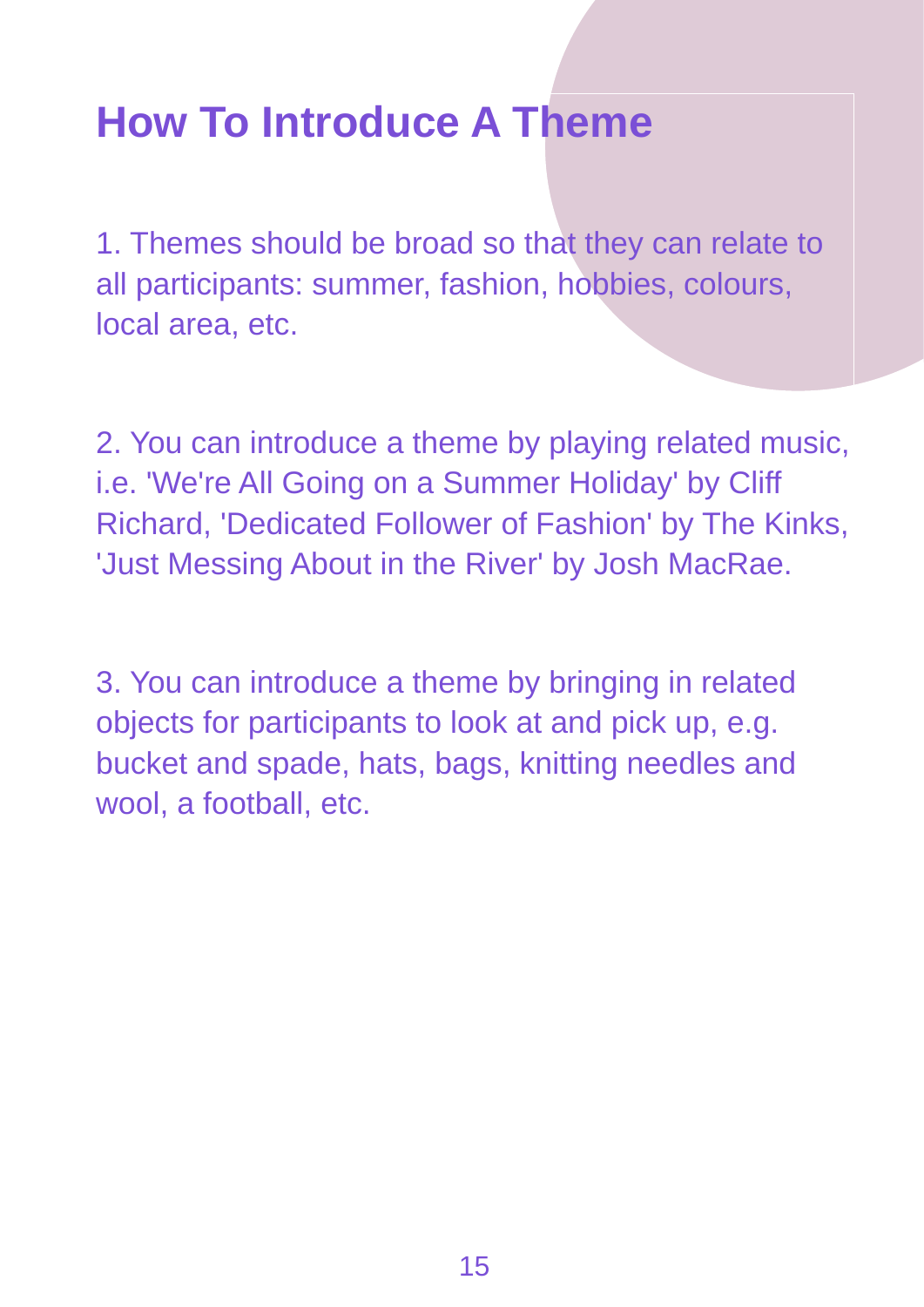## **Warm-Up Exercises**

#### **1. Changing Objects**

The aim of this game is to encourage people to be spontaneous.

 • Ask the participants to stand or sit in a circle, and invite one person to volunteer by standing in the centre of the circle.

 • Ask the volunteer to imagine an object and then mime its use.

 • When it is clear what object the person is miming, ask them to hand the imaginary object to another person, swapping places with them in the centre of the circle.

 • Now ask this person to use the same object but in a completely different way. So what began as a banana, may be used as a telephone, a comb, a clarinet, a puppy etc.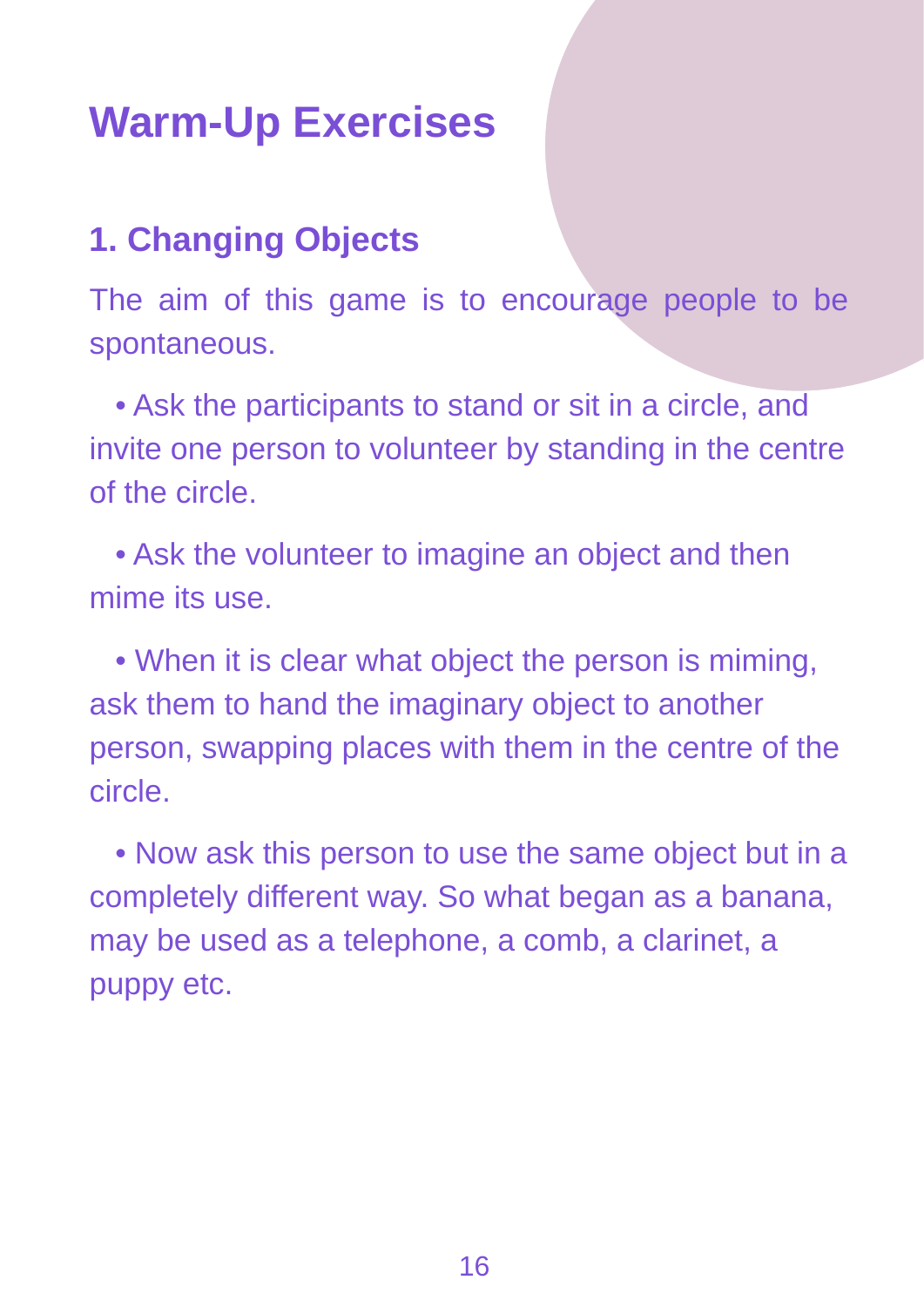#### **2. Cushion Name Game**

The aim here is to introduce everyone to each other and to get people used to using their voices.

You will need four or five different cushions. Keep them with you at the beginning and then pass them around one at a time.

 • Everyone should be sitting in a circle. Ask each person in turn to say their name out loudly.

 • Now introduce a happy cushion, this could be brightly coloured or fluffy. Pass the cushion around the circle and ask each person to say their name again, this time as though they are really happy.

 • Now introduce a sad cushion. This could be a cushion that is dark, or shabby, or that is very hard. Again, pass this around the circle and ask each person to say their name but this time as though they are feeling sad.

 • Introduce a further two or three cushions, each representing different emotions such as an angry cushion, a frightened cushion, or a nervous cushion. You can pass the various cushions around a few times so that people get used to trying out each different emotion.

NB. Instead of emotions, cushions could be heavy, hot, light as a feather, slippery, smelly, etc.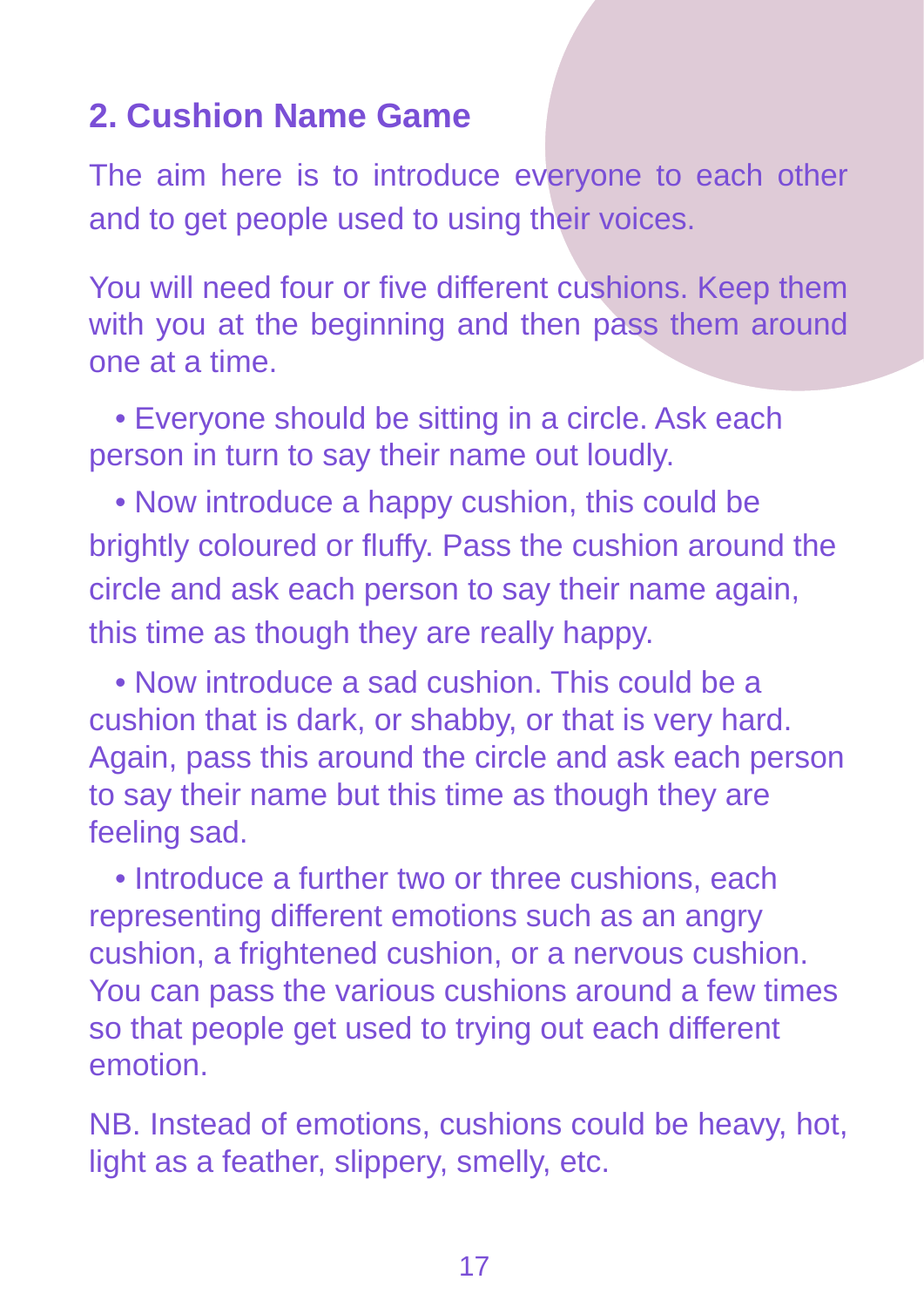#### **3. Miming and Copying**

The aim of this exercise is to communicate without voice; develop miming skills; to watch and copy.

 • Seated in a circle, begin by miming an action. The action should be very clear and easy to understand such as drinking a cup of tea, putting up an umbrella, or putting on a hat.

 • After doing the mime once, continue to repeat it and ask people to begin to copy you when they've worked out what you are doing. You finish when everyone is miming the action with you.

 • Now ask if someone else in the group would like to mime an action. Ask them to keep miming the same action until everyone is copying them.

• Continue until everyone who wants to lead the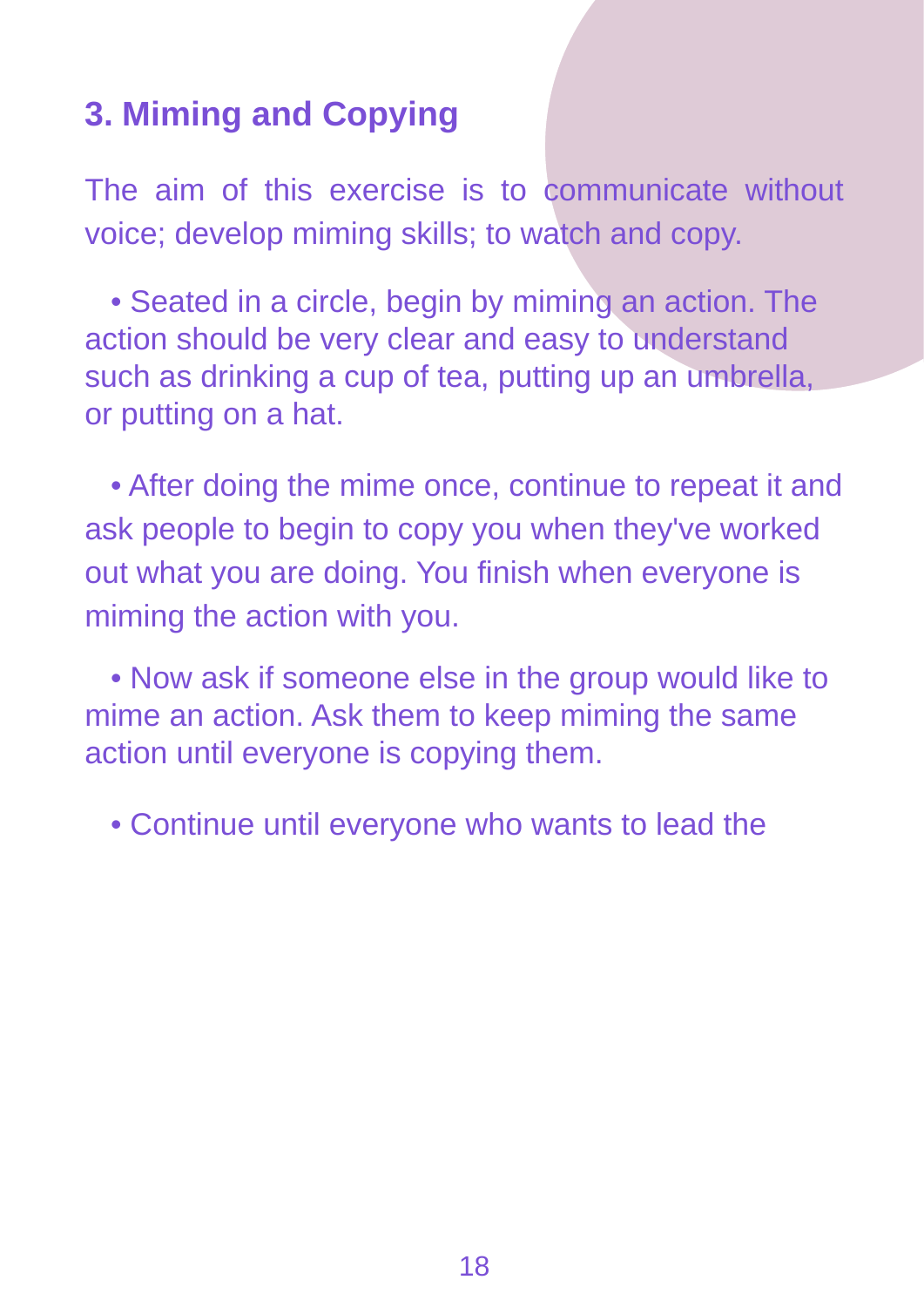#### **4. What Are You Doing?**

The aim of this exercise is to encourage people's imaginations and get people moving.

All seated in a circle. You start this exercise explaining that you can either stand or sit when it's your turn, it's up to each individual.

 • Start by miming an action. The action should be clear and easy to understand. For example, you could mime playing the piano.

 • Then the person on your left asks you what you are doing.

 • You reply by saying an action that is completely different, e.g. you are miming playing the piano but you tell them you are cleaning your teeth

 • You then stop miming the piano and the person on your left starts to mime cleaning their teeth.

• Then the person on their left asks them what they are doing, and the exercise continues until everyone has had one or two goes.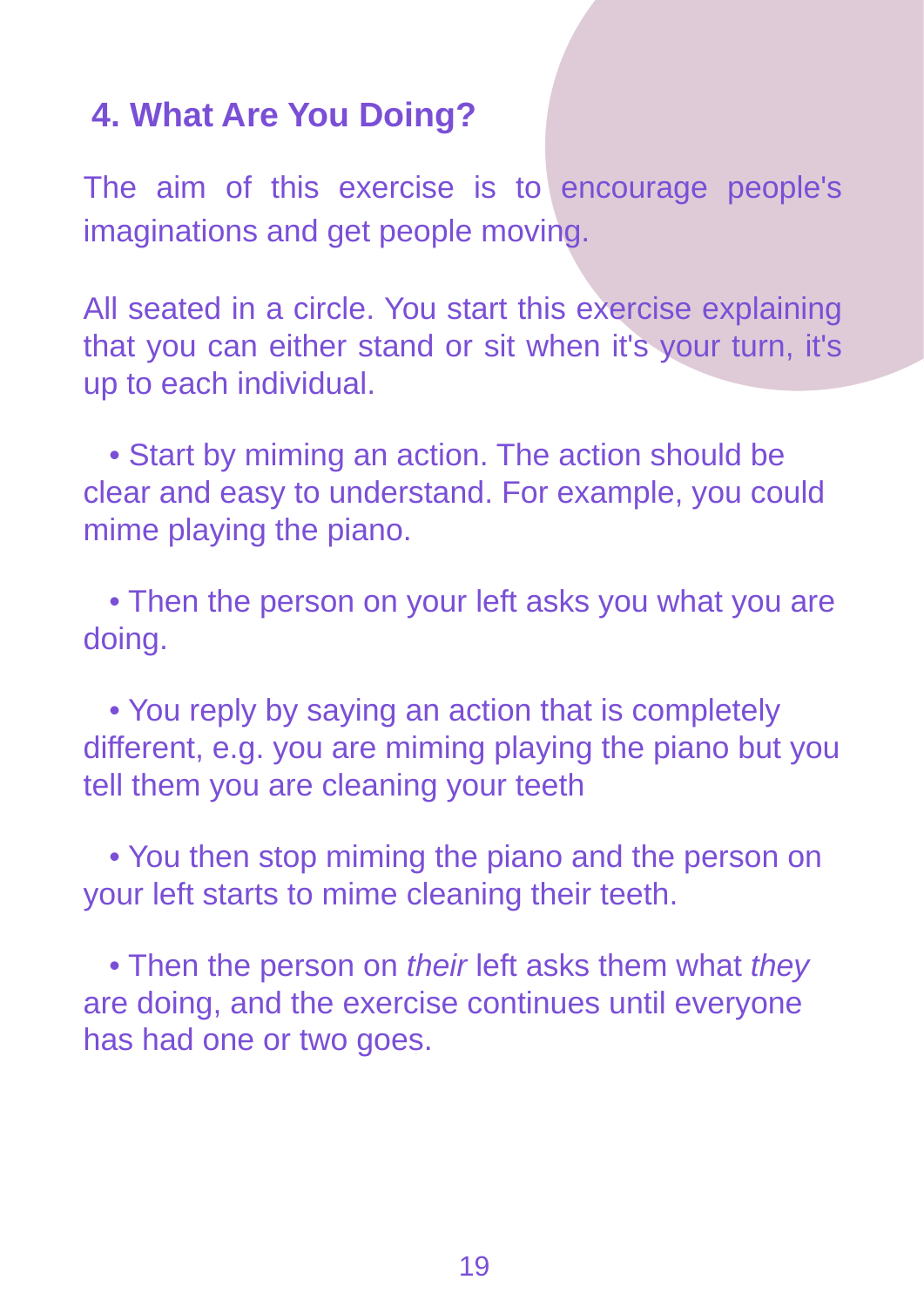#### **5. What's in the bag?**

The object of the game is to work together supportively, improvising words without being anxious.

 • Ask the participants to get into pairs and offer them a subject (for example summer, Christmas, a party, food).

• Pass an imaginary bag to each pair.

 • Ask one of the pair to pull an item out of the bag relating to the chosen subject.

 • Ask them to mime the object and then pass it to their partner. other person.

 • Discuss what colour the object is, how heavy it is, where the object was found etc.

 • Now ask the other person to pull an imaginary object out of the bag and repeat the exercise.

 • Then ask everyone to get into a circle and ask if anyone wants to talk about the object they pulled out of the bag.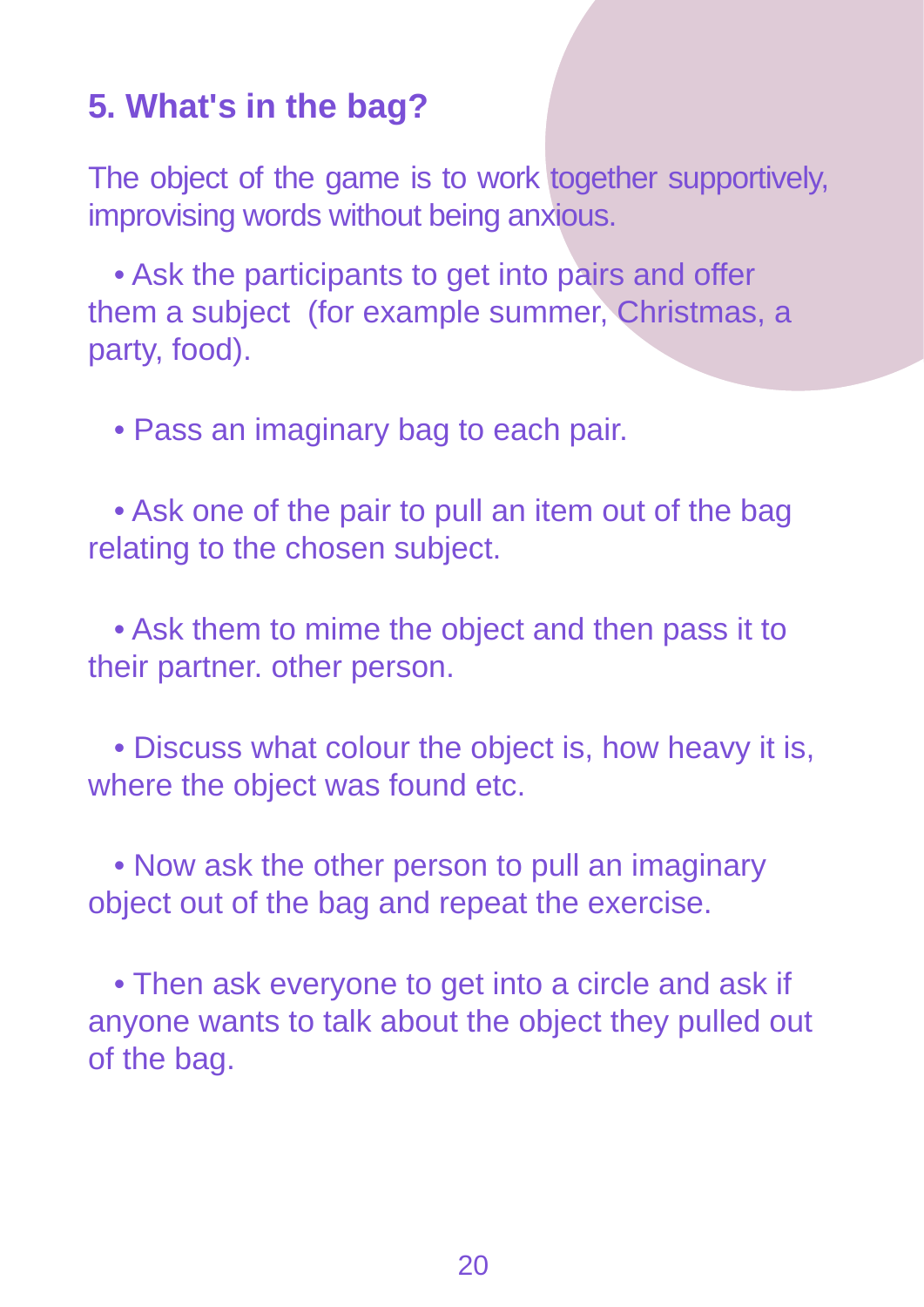#### **6. Mirrors**

.

The object of the game is to work together supportively without communicating verbally.

 • Ask the participants to get into pairs and name themselves [a] and [b].

 • [a] leads body movements whilst [b] copies them as if they are a reflection in the mirror.

 • The pair stay in one place but have an imaginary glass between them.

• After a while, swap this around so [b] leads.

 • If the exercise goes well, you could ask each pair to show the rest of the group their mirror work. After each pair has done this, encourage all to applaud.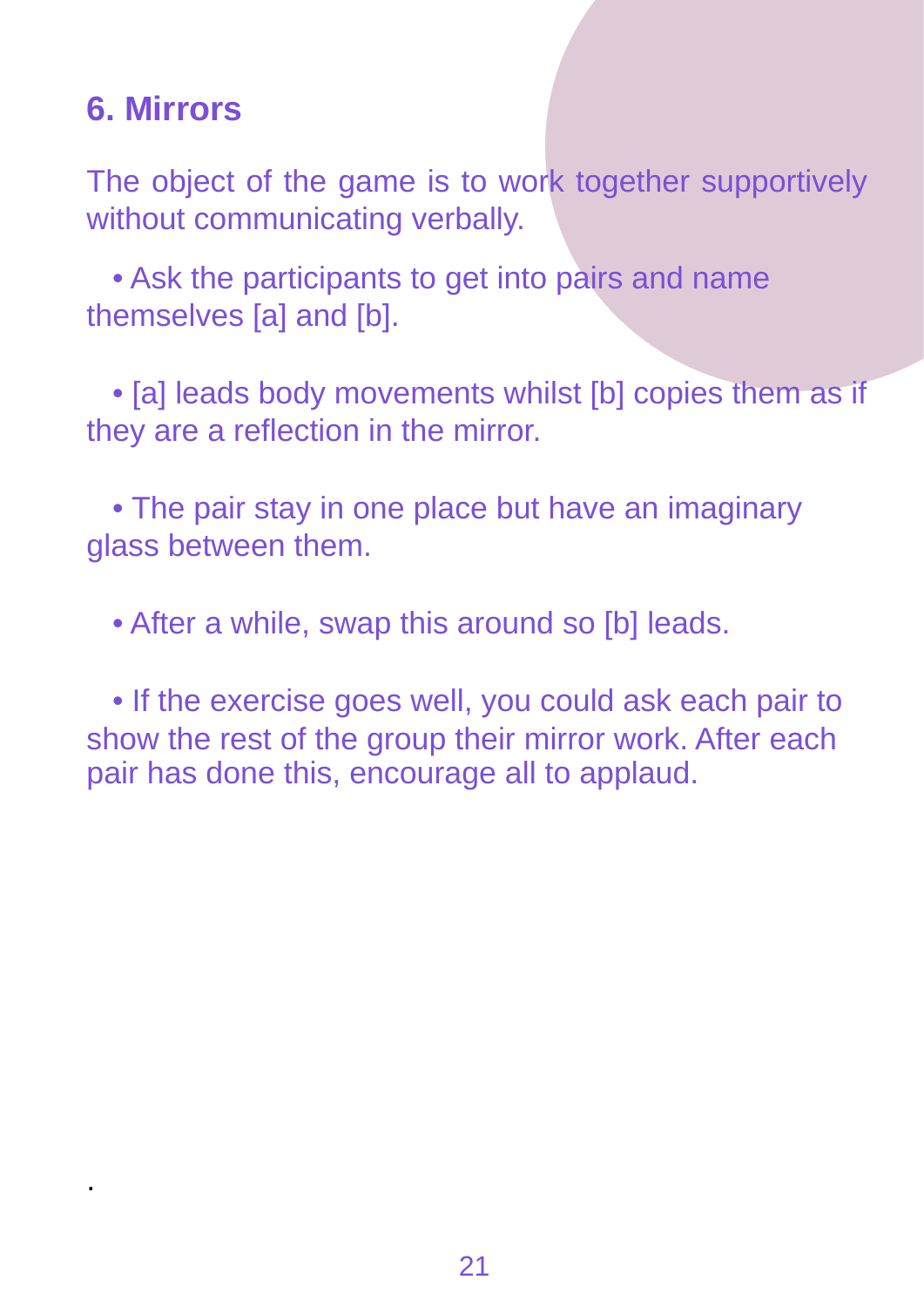#### **7. Contact Piano**

The aim of this exercise is to encourage people to physically move and to listen and respond to music. Put a piano music CD on.

 • Ask people to begin to play along with the piano on their own hands, one hand playing across the other.

 • Then encourage participants to play the piano along with the music up their arms, across shoulders, over heads, down the upper body and along legs.

• Ask people to get into pairs facing each other.

 • Now invite one person to start playing the piano music they can hear on their partner's hands, then up their partner's arms, then over their partner's head.

 • If you think it's appropriate, you can ask people to try to keep in time with the music.

 • Now swap over so the other person begins with playing on their partner's hands, arms, shoulders and head.

 • If people have enjoyed the exercise, you could ask people to show back their work to the whole group.

 • After each pair has shown back their piano playing, encourage everyone to applaud.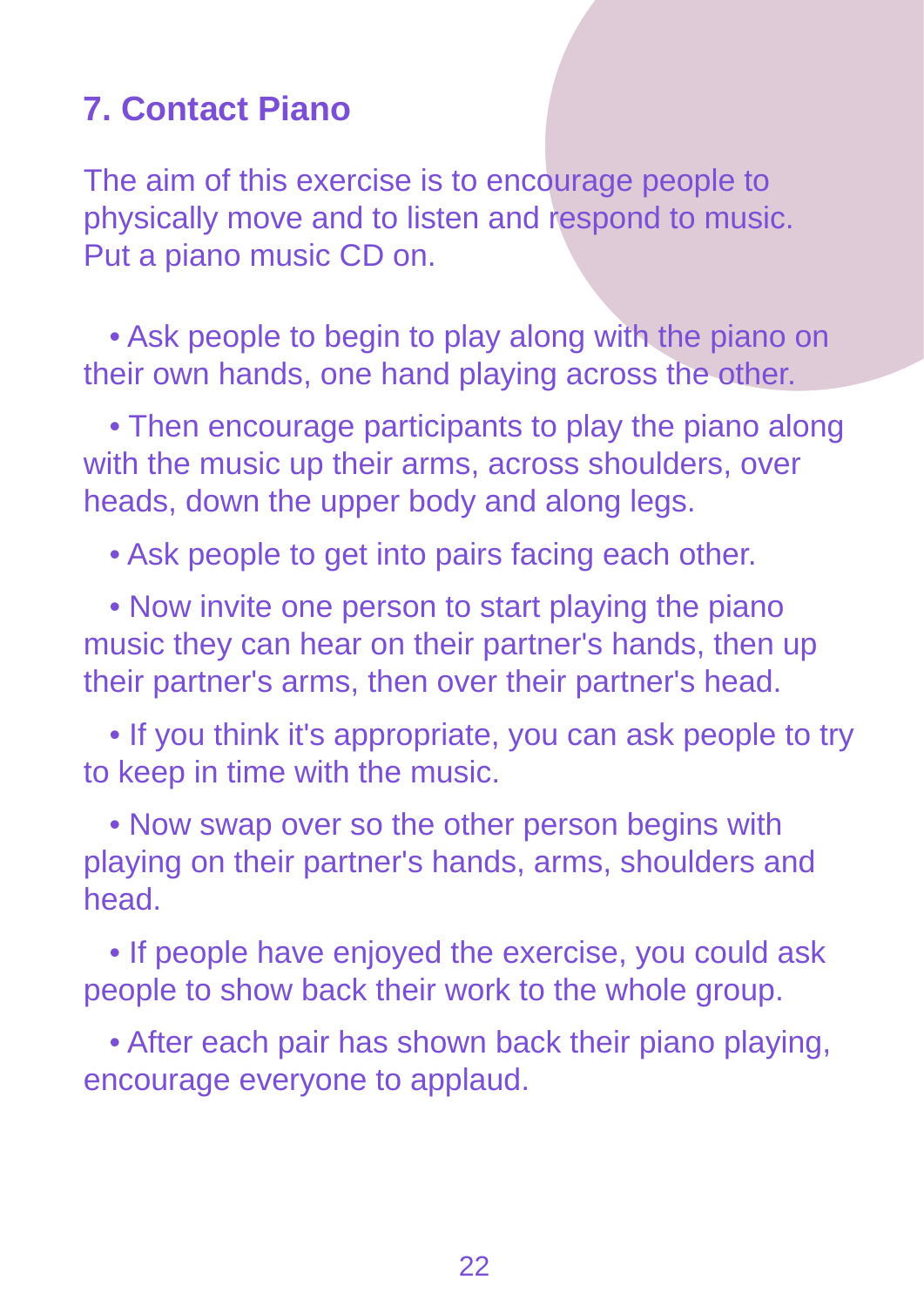## **Singing Exercises**

#### **Favourite Songs**

It is recommended that you use warm-up 7.

 • Ask people for their favourite songs and make a note of them.

 • Choose one that you feel very comfortable with, that you have the words for and that most people know.

• Begin singing.

 • You may have suggestions yourself. For example, in Liverpool, we have found Danny Boy; What Shall We Do with the Drunken Sailor; Loch Lomond; Amazing Grace; Molly Malone; My Darling Clementine and You'll Never Walk Alone have gone down a storm. Seasonal songs and hymns also work really well.

 • Carry on for as long as people are enjoying **themselves** 

 • Any songs not sung can be put on a list for the next session.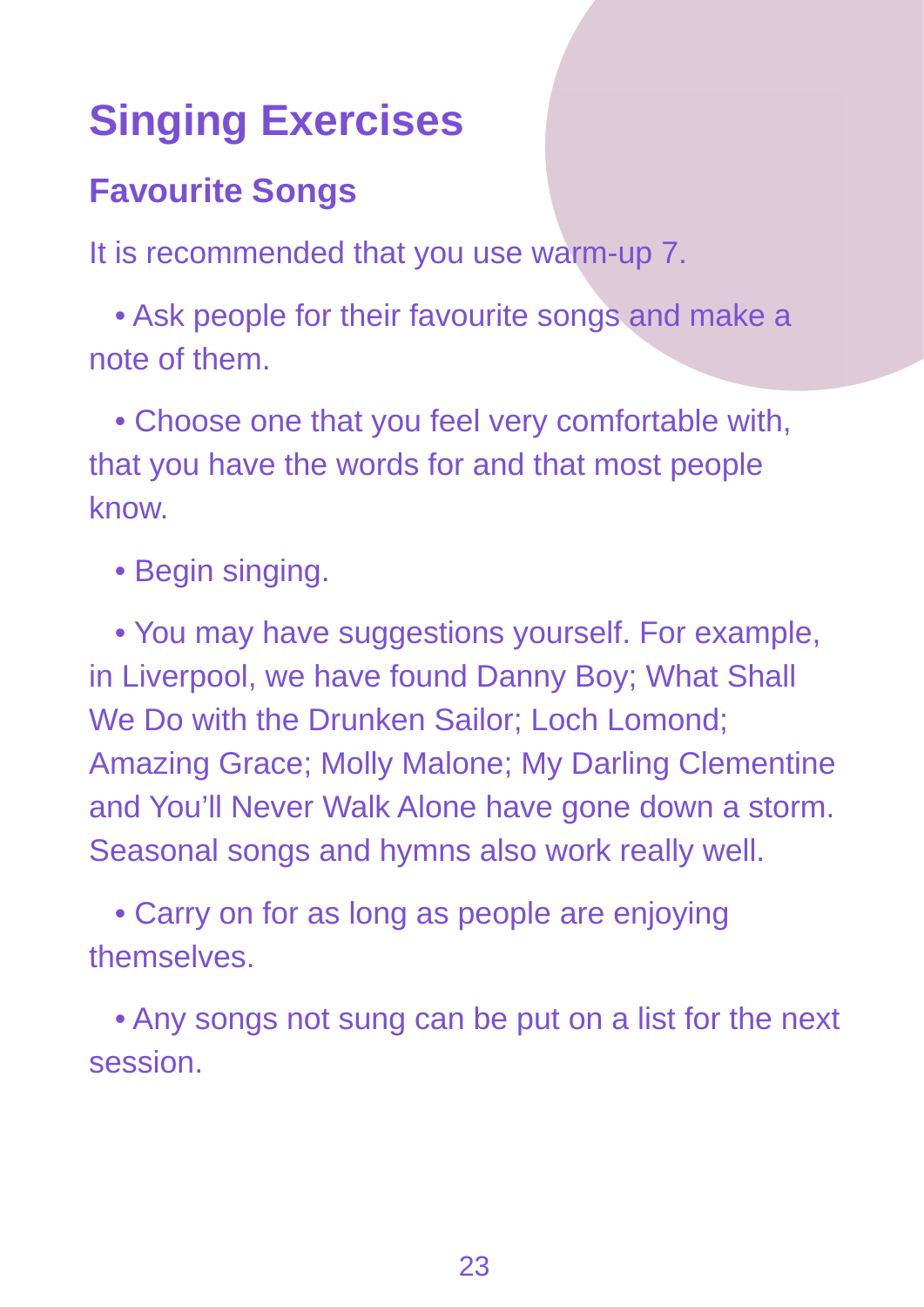#### **Scaffold Songs**

It is recommended that you use warm-up 7.

 • Play a recording of a familiar song e.g. 'I Did It My Way' by Frank Sinata or 'yellow Submarine' by The Beetles.

• Now work together to re-write the lyrics. You could choose a theme to work on, or describe a ordinary day in the life of the people in the group

 • Put the music on again and everyone sings with the new lyrics

 • If people are feeling comfortable and enjoying themselves, you could try singing the song with the new lyrics without the backing of the recording and change the tune or the speed of the delivery to make the song sound different from the original.

NB: you could start by just re-writing the chorus and if you found the group enjoyed the exercise you could move on to the verses.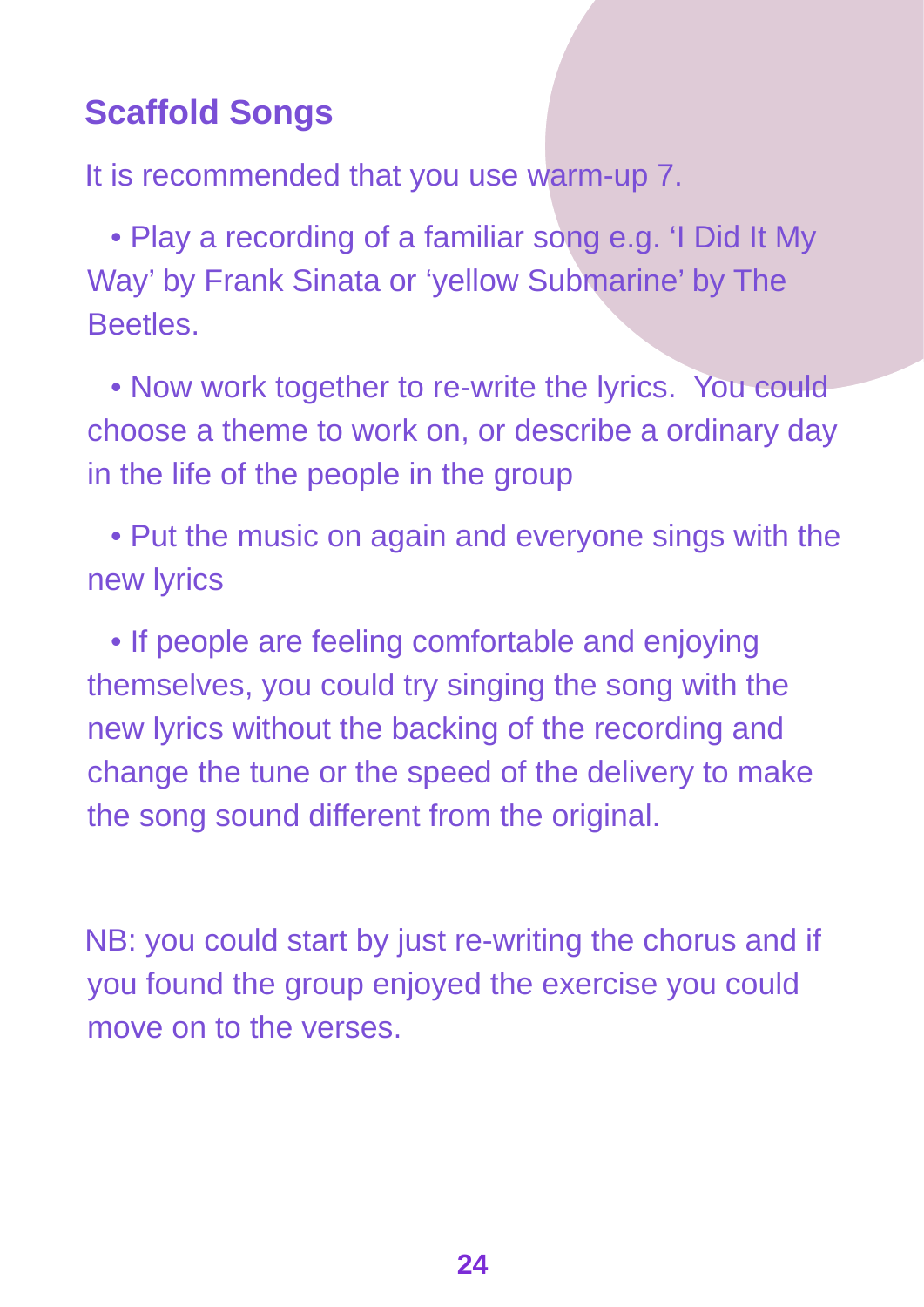#### **Singing Workshop Tips**

.

 • Find a time of day that works best for your residents. Mid morning or just before lunch usually works. You could even make it a regular daily event.

 • People living with dementia often retain both tune and lyric so choosing familiar songs is key.

 • You may find it easier to lead the workshop in pairs or small teams.

 • Even if a resident is asleep during the singing they may well be listening.

 • You don't need to all stand in a circle. Let people move around the space, if they wish.

 • Confidence and enjoyment are the keys to singing well.

 • Keep encouraging people to listen to themselves and each other.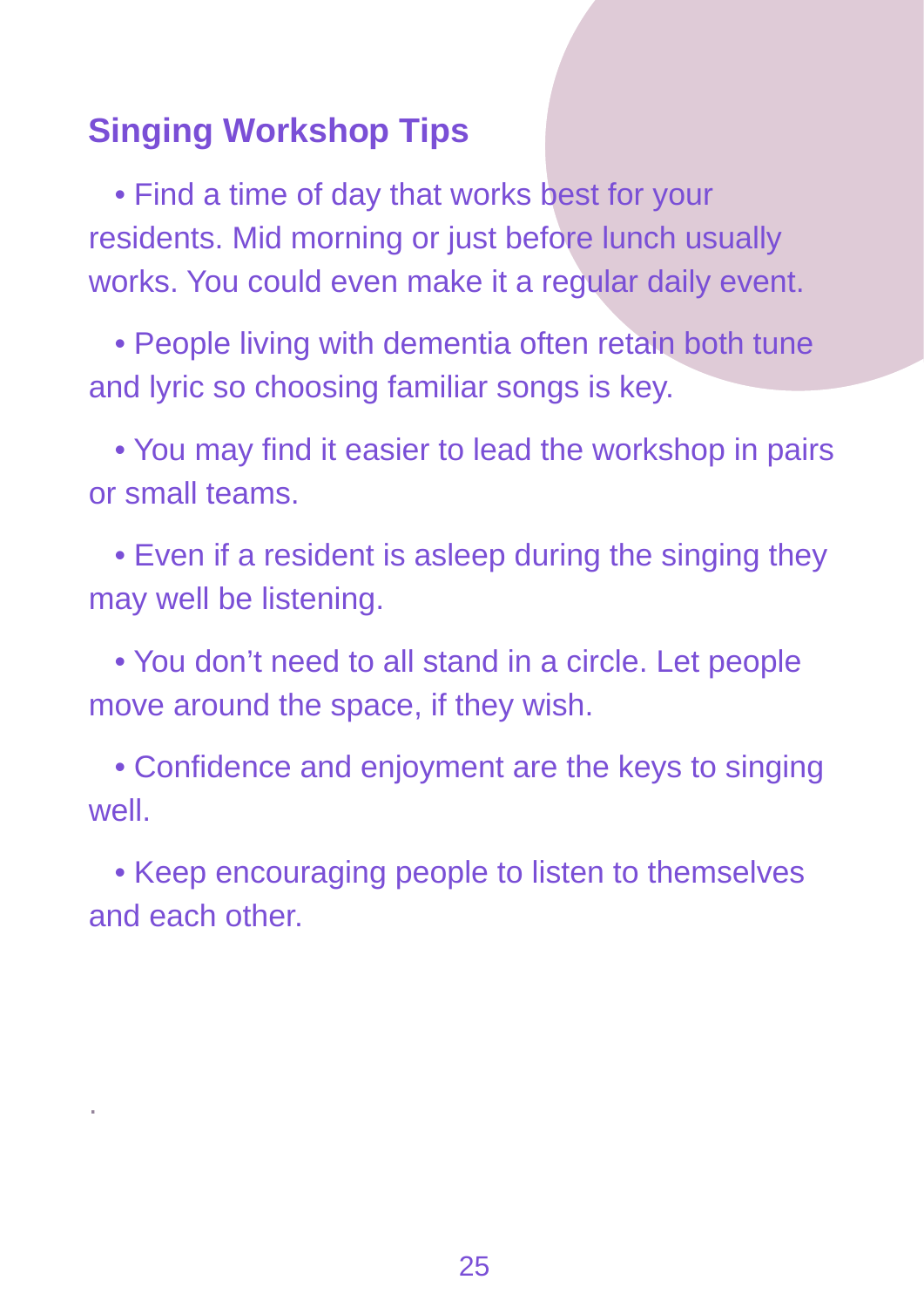## **Creative Writing Exercises**

#### **1: Sensory Poem**

You will need a flip chart, marker pens, loose paper or notepads, biros, and scissors. The aim of this exercise is to create a memory poem.

You could use warm-up 1, 3, 4 or 5 for this session.

1. Choose a theme everyone will be able to explore.

2. Give each person a strip of paper with the title of the senses on them: so each person will have 5 pieces of paper titled hear, feel, smell, see, and taste.

3. Ask each person to write down five sense memories connected to the theme chosen in part one: this may take some time and people may need help writing the sentences. An example of sense memories connected to the theme 'holiday' could be - the smell of the sea; the taste of the ice cream; the feel of the cotton dress.

4. Each person then reads out the five sense memories they have written down.

This workshop can end here or if there is time you could progress to the next step.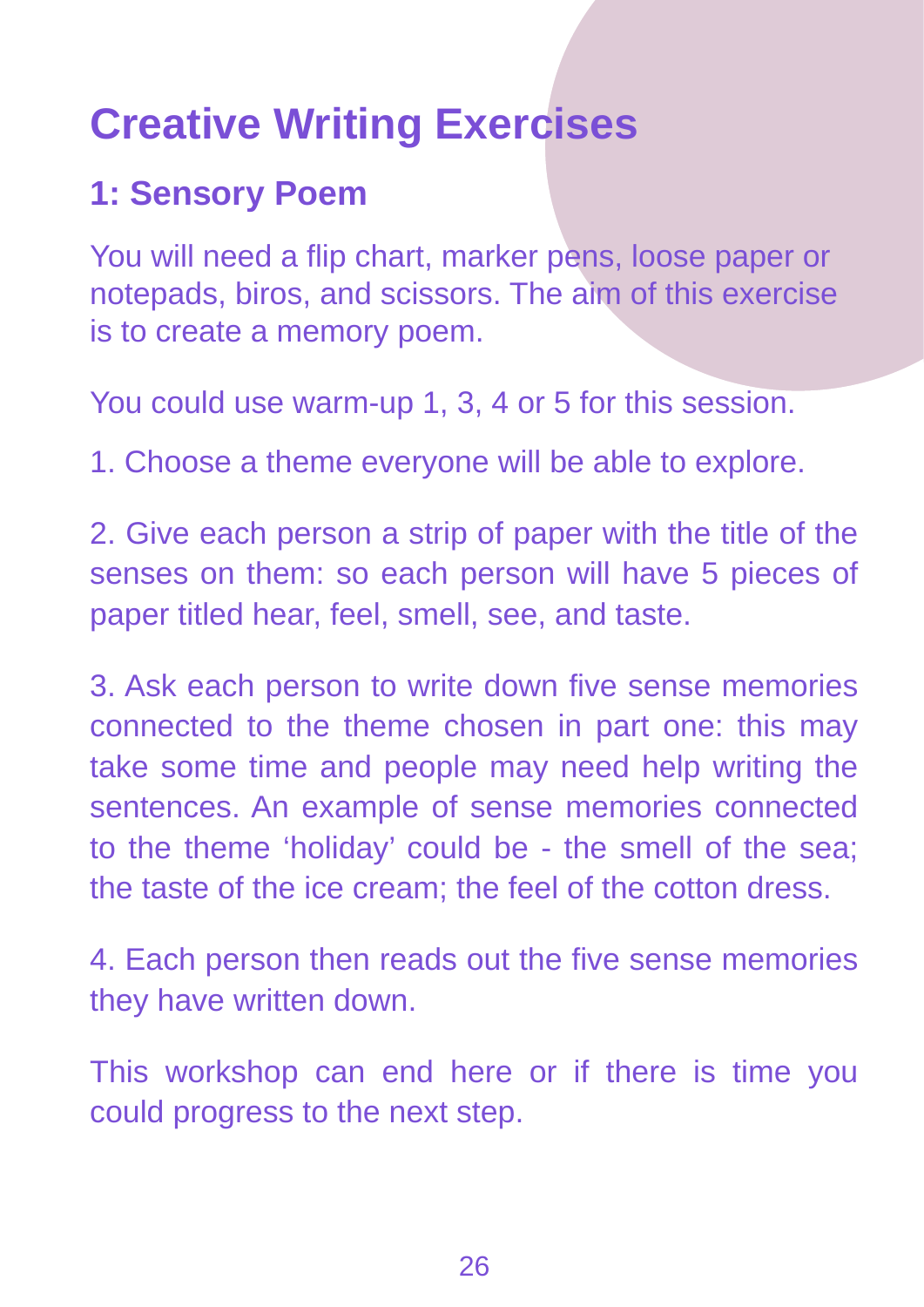5. Lay all the strips of paper on one large piece of paper from the flip chart: do this so it creates a vertical list of sentences.

6. Read this aloud, then encourage people to change the order of the strips of paper to help make the poem sound better, or funnier, or more emotional.

7. Now give the whole piece a title and read it aloud: this is your finished group sensory poem.

#### **Writing Workshop Tips**

 • Many people are embarrassed by their poor vocabulary, spelling and grammar. Take the time to reassure people that none of this matters.

• Poetry does not mean things have to rhyme.

 • Always say something positive about everyone's contribution.

 • Remember everybody writes and remembers at different speeds, so make sure everybody has finished before moving on.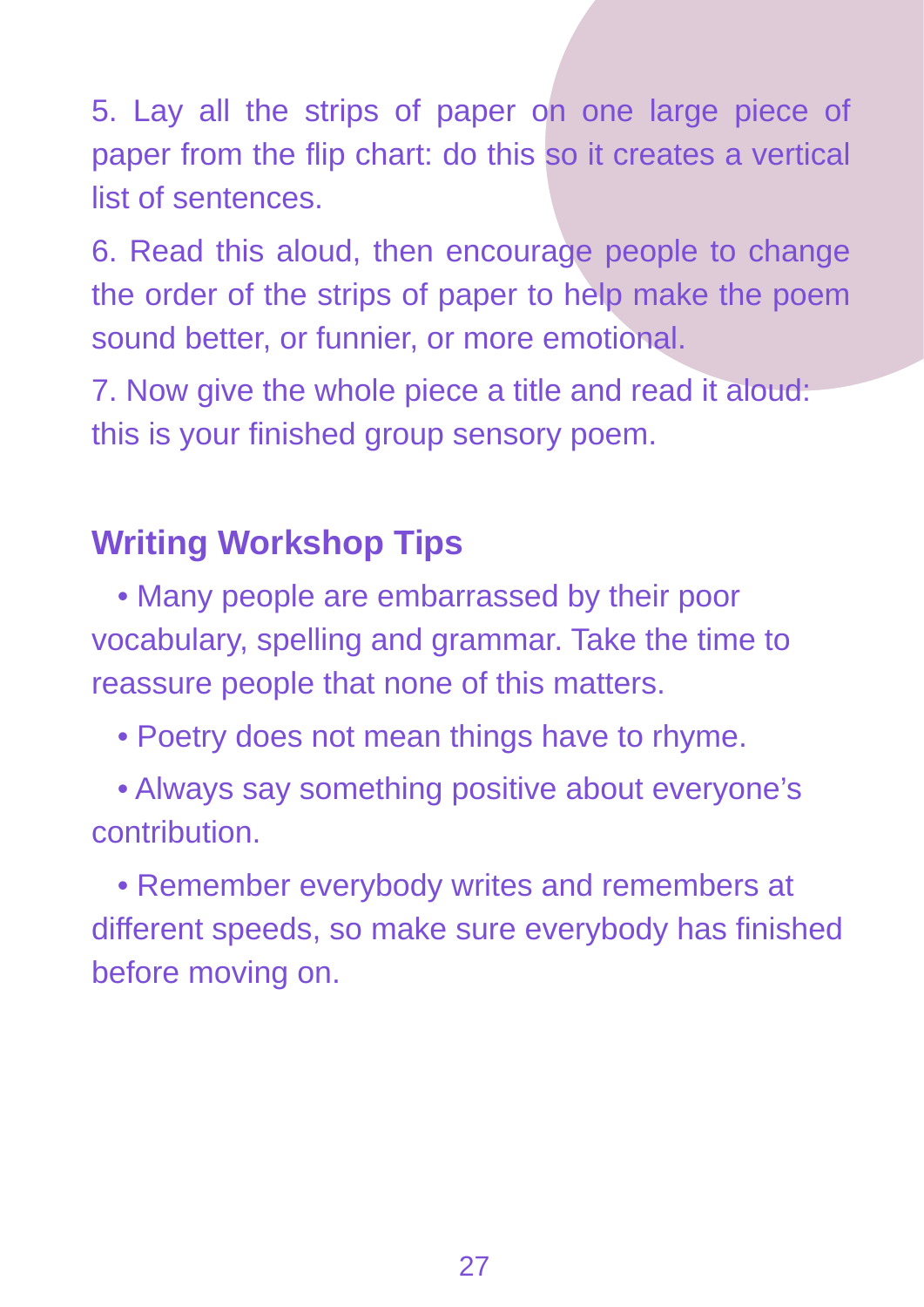#### **A Life Told in 100 Words**

You will need loose paper or notepads and biros. The aim is to write an autobiography about a specific subject.

You could use warm-ups 1, 3, 4, or 5 for this session.

1. Explain to the participants they are going to write about their lives in 100 words and that the words will be around one particular theme.

2. Choose your theme and make sure everyone understands it. On the next page is an example of a 100 word autobiography about food.

3. Each participant should be partnered with either a carer or volunteer. The carer or volunteer write down the words and phrases spoken by the person they are supporting. The carer or volunteer should encourage the person they are working with to remember their life through the chosen theme, which may involve asking a series of open questions such as:

What did you like to eat when you were a child? What were the fashions like when you were in your twenties? What did you do during the summer holidays?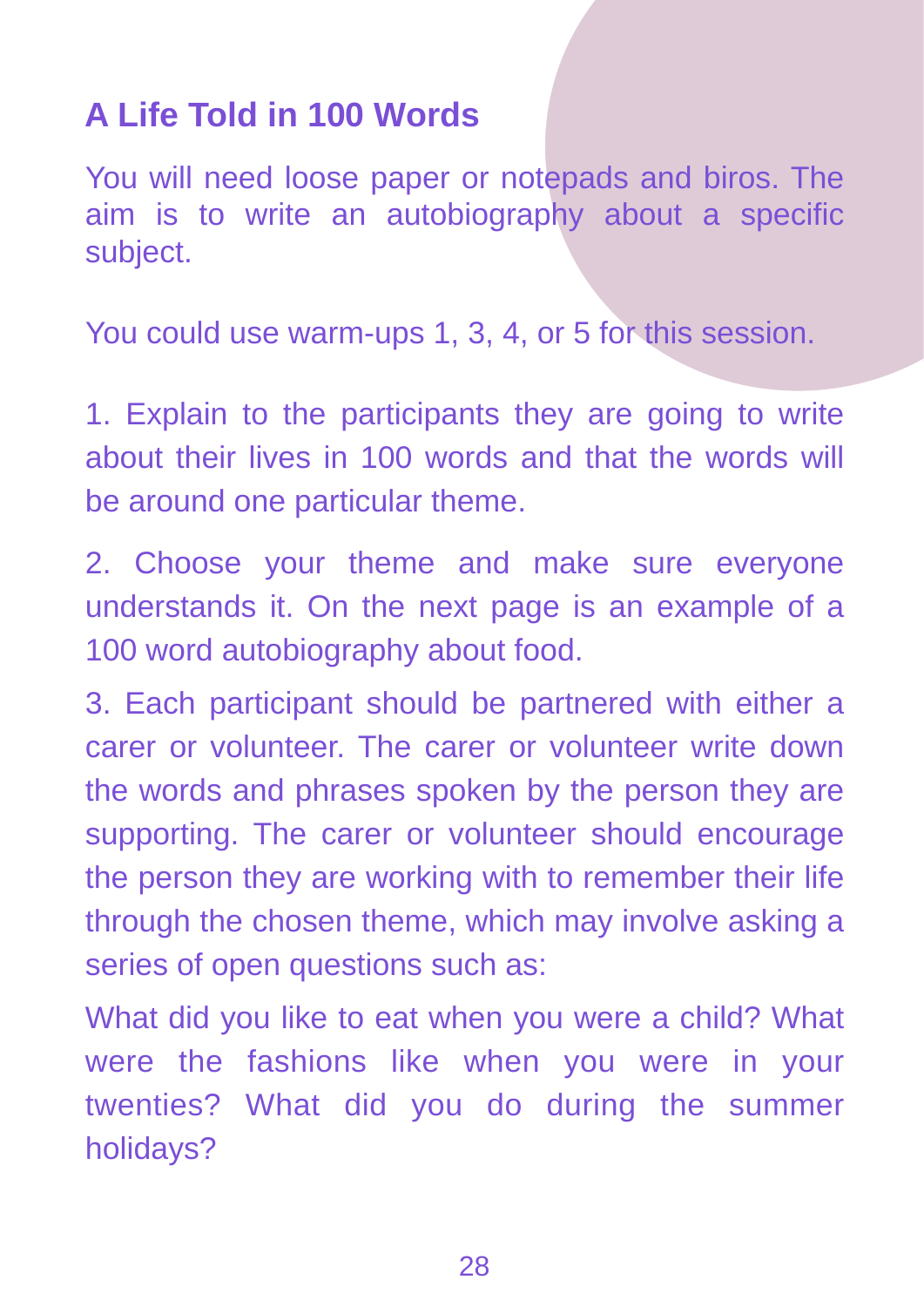• Whatever memories people talk about, whether they are correct or not, should be accepted without comment.

 • Participants usually find these memories very emotional, so it is important you are sensitive to this when running the workshop.

 • You need to make sure that you leave enough time for people to read back the autobiographies.

 • Autobiographies can be read back either by the participant or by the person who has been supporting them.

• Make sure each autobiography is praised.

 • People may want their autobiography framed for them to keep, or you could put them all together, type them up and print them off as a book.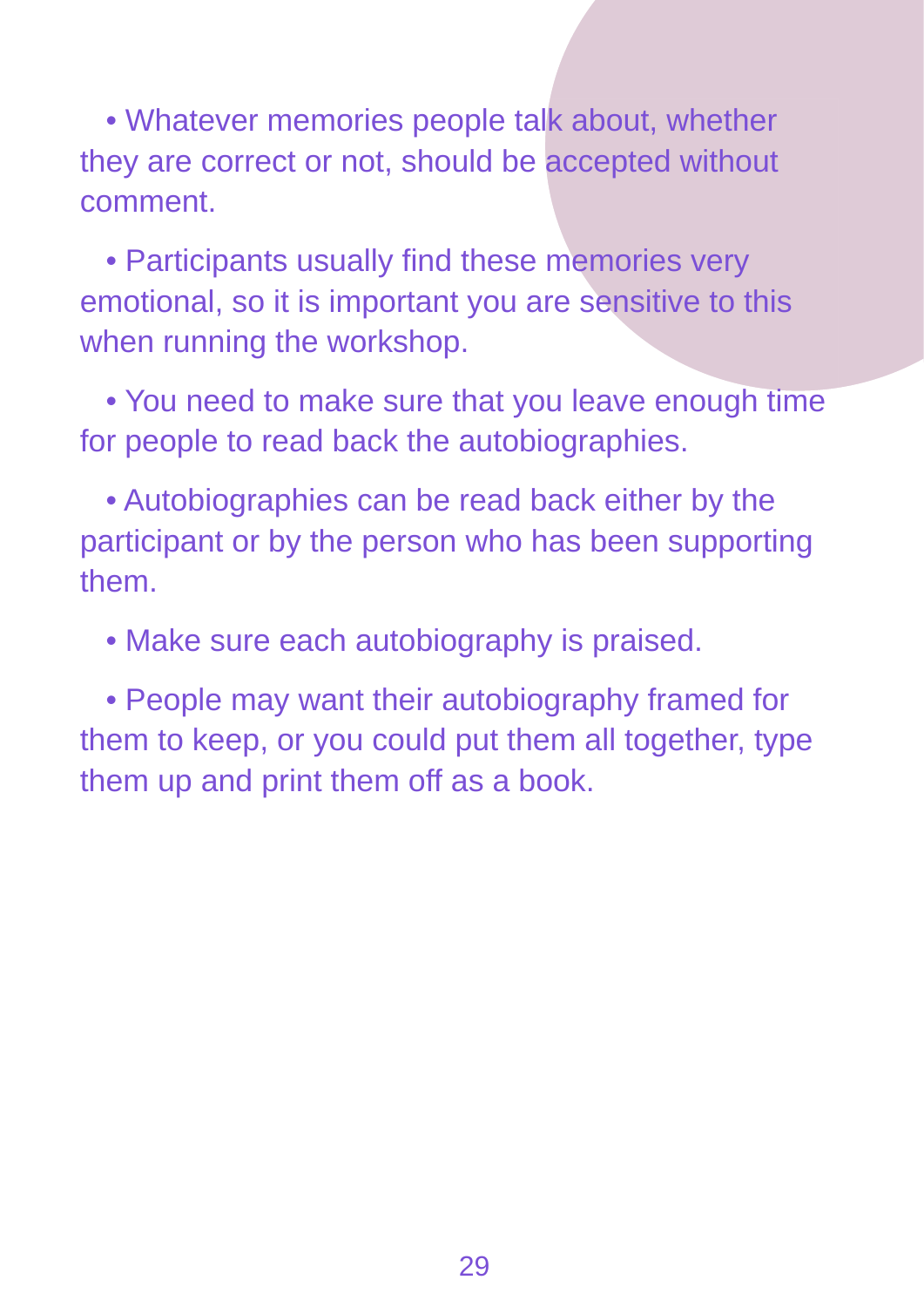#### **100 Word Autobiography: Food**

Boiled eggs and soft roes All with toast. Chips in hot newspaper, At Trafalgar Square. Pink custard and semolina Mum wrote a letter to the school The dinner ladies laughed. Tinned salmon sandwiches

Sunday hot pot, potatoes all sticky and crisp. The first Greek tomato Sweet coffee in tiny cups, Chocolate and oranges on a building site. Fish straight out of the sea. Making your own traditions of platters and feasts And blended bananas.

Underwear for laundry staff Bathrooms for care assistants Records, (Music) for nursing staff Jobs and work places for Managers Plants in gardens for gardeners etc.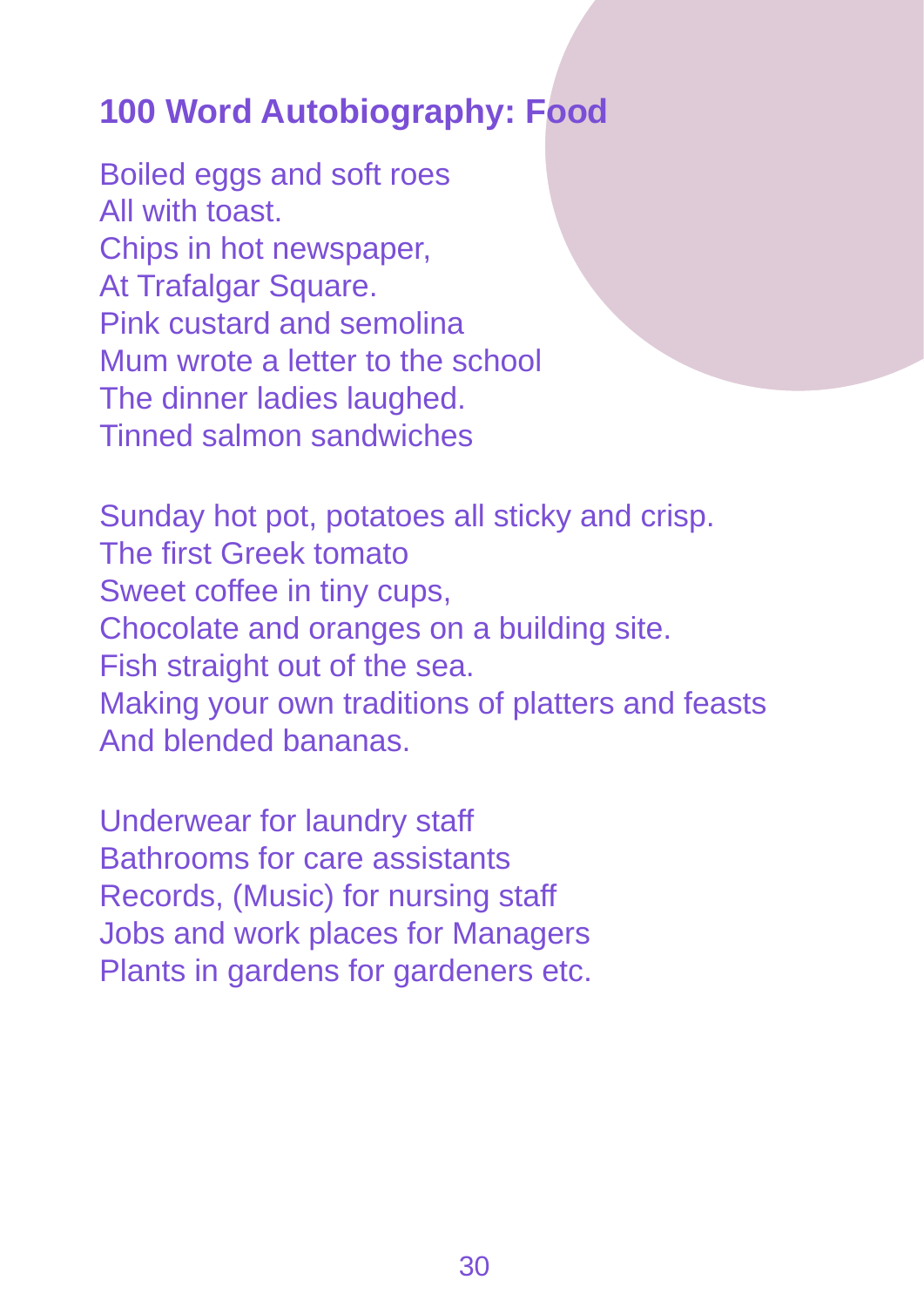#### **Haiku Poem**

#### (pronouced hi-koo)

You will need loose paper or notepads, and biros. The aim is to write a collective poem about any subject or theme you wish to explore.

1. Haiku poems are structured as follows:

Line 1: 5 syllables Line 2: 7 syllables Line 3: 5 syllables

Explain to the group a Haiku is a three line Japanese poem based on syllables: a syllable is the dividing of a word into sounds. Hi = 1 syllable and PRET-TY = 2 syllables. Example of Haiku:

She does-n't know it,

She's dan-cing in her slipp-ers

I would-n't want to.

- 2. Introduce a theme.
- 3. Nominate two or three designated writers.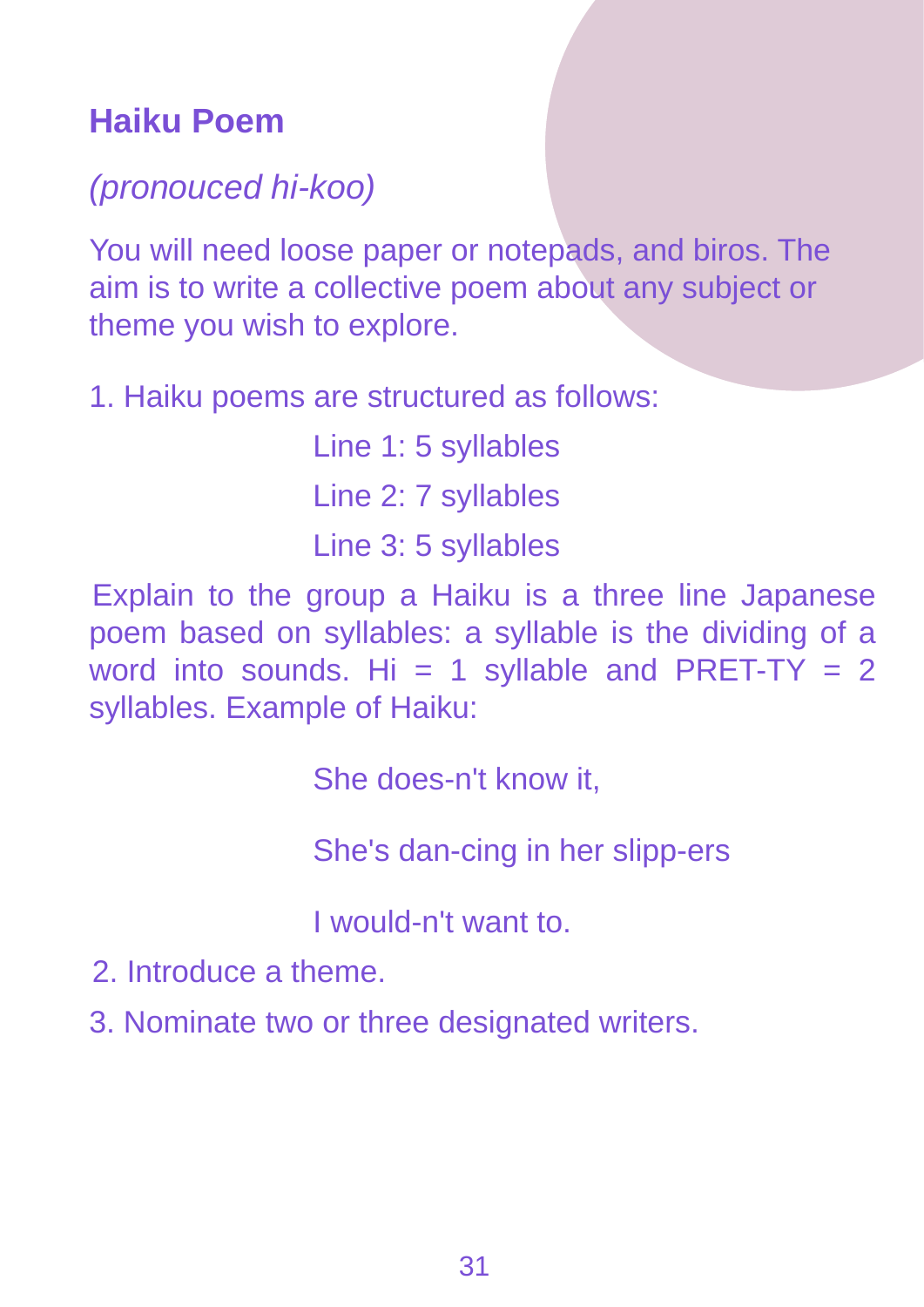4. Ask everyone to come up with words or phrases, even short sentences, relating to the chosen theme; ask the designated writers to list them on large sheets of paper.

5. Once the page is filled, ask people to split into smaller groups, each with a designated writer.

6. Ask each group to reconstruct words and phrases into the 3 Haiku sentences.

#### **Workshop Tips**

 • It is important to share the pieces with each other and to encourage at every step.

 • Don't get too hung up about the syllable structure and don't reject sentences because they have too little or too few syllables.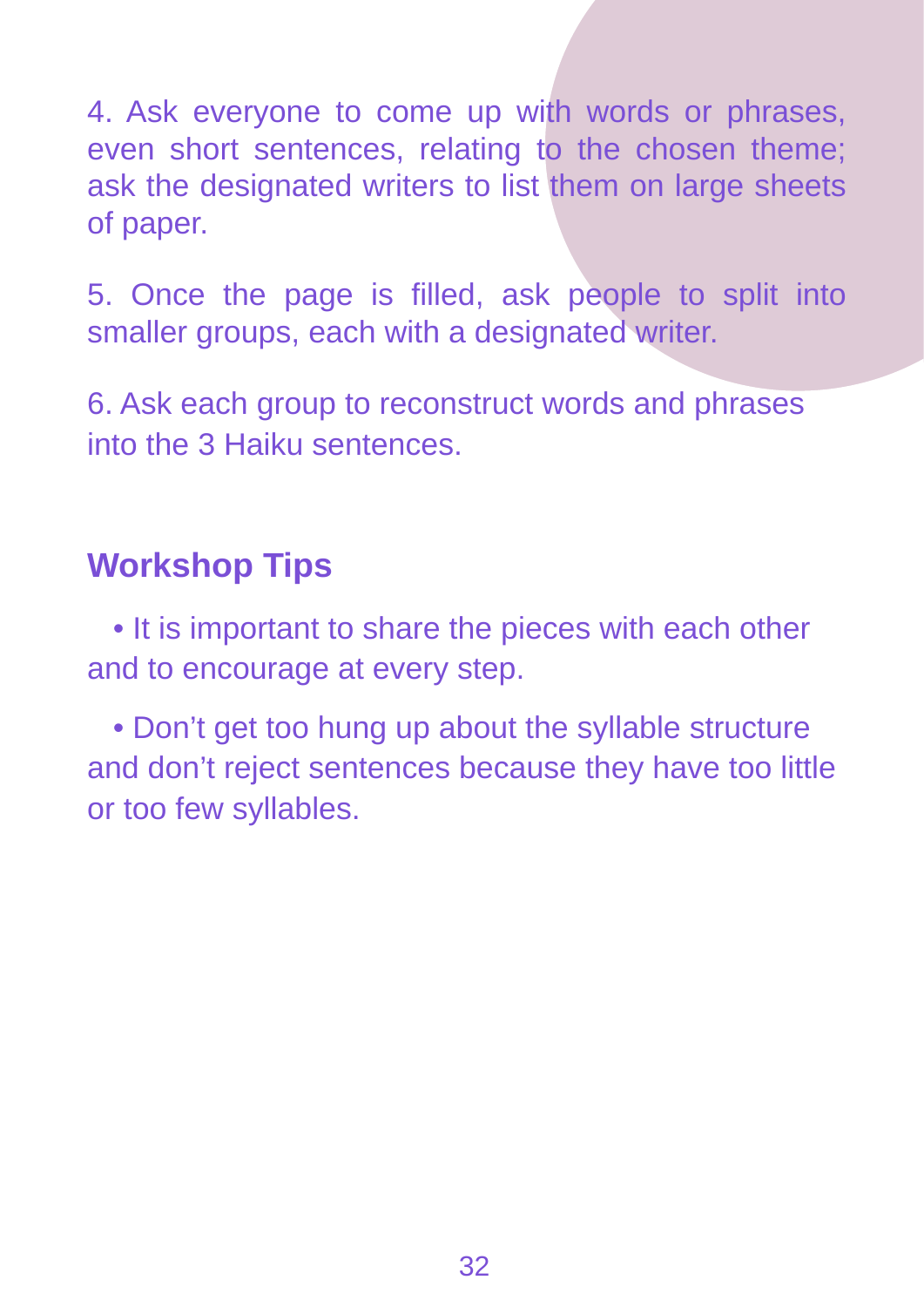## **Storytelling Exercises**

#### **Telling Stories 1: Eye-to-Eye Contact**

This exercise helps people become more aware of the non-verbal communication which can be used to communicate empathy and emotions.

Warm-ups 1, 2, 3, 4, 5 or 6 are useful for this session. You may need to remove some chairs to make space

1. Ask for 2 volunteers from the group.

2. Stand the pair closely together and ask them to make eye contact.

3. Ask the rest of the group to watch the pair closely.

4. Ask the pair to start moving around the room without losing eye contact for about 30 seconds. Whilst walking and keeping eye contact, ask the pair to vary the speed; walk in different directions; walk at different distances; to stand still; to walk at different levels, whilst using all of the space.

5. Let the pair move around the space for at least 30 seconds before stopping the action.

6. Now ask the rest of the group what stories they saw.

7. You can prompt the group by asking questions like: Where do you think the pair have been?; where do you think they're going?; what is their relationship?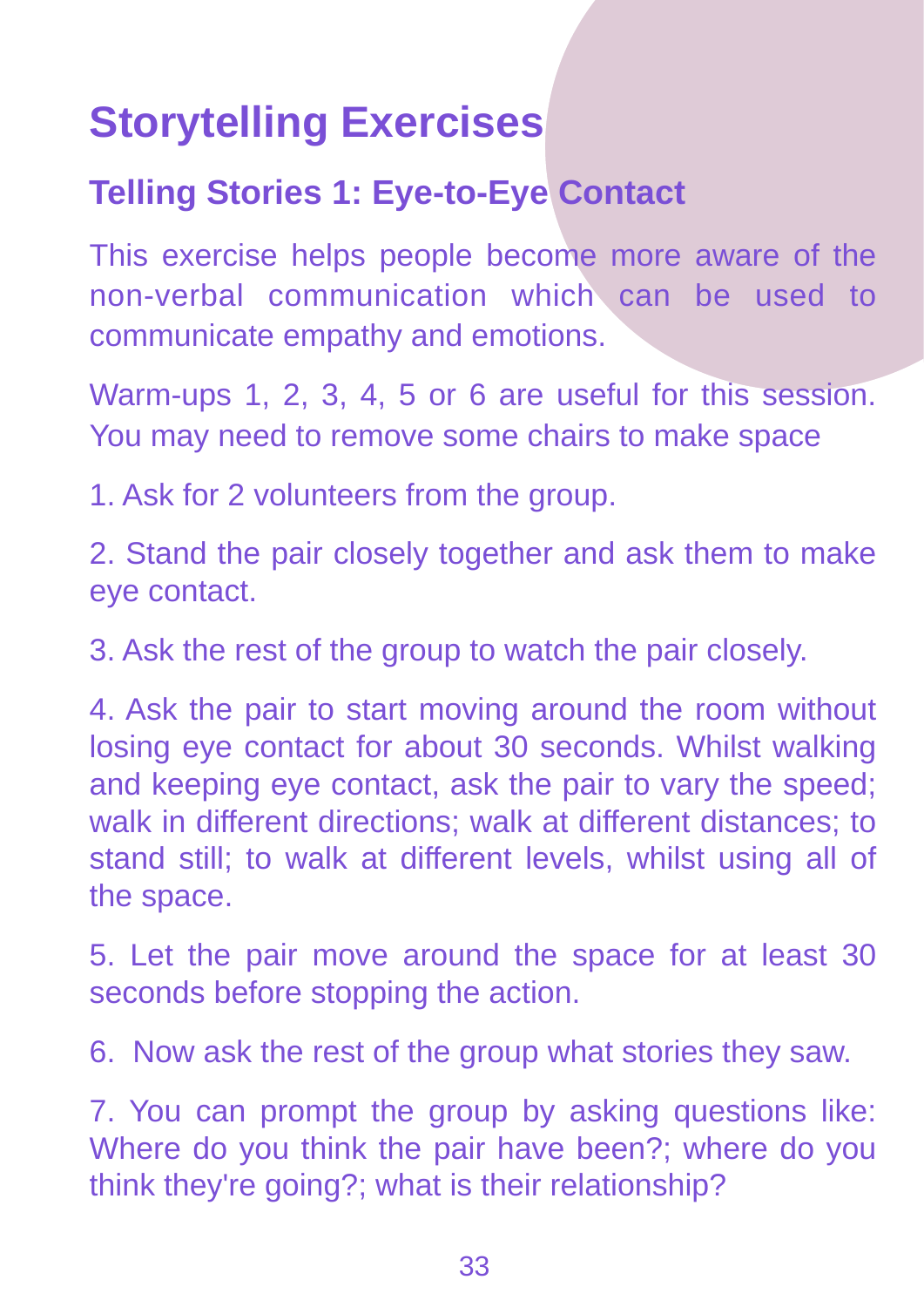#### **Telling Stories 2: What's The Story?**

You may want to use warm-ups 1, 2, 3, 4, 5 or 6 for this session. The aim is for the participants to tell stories based on the images created by the performers. You may like to remove a few chairs to create a performance space.

1. Ask for two volunteers to move into the space, to stand side-by-side and then for one person to move two steps back (or the equivalent if the person is using a wheelchair) so that they are slightly behind the other person.

2. Now ask the group 'What's the story?' Who are the two people in the space and what is happening? Encourage everyone to say what they think, accept every idea, there is no right or wrong.

3. Next, invite the person who moved two steps back to now move two steps forward (or the equivalent) so that they are standing at the side of the other person. Again, ask the audience 'What's the story?' Different stories should emerge with different characters and situations.

5. Finally, ask the person to now move two steps forward (or the equivalent) so that they are now slightly in front of the other person. Once again, you can ask the group 'What's the story?' now.

6. You may find that some stories generate further discussion, and conversation about personal experience.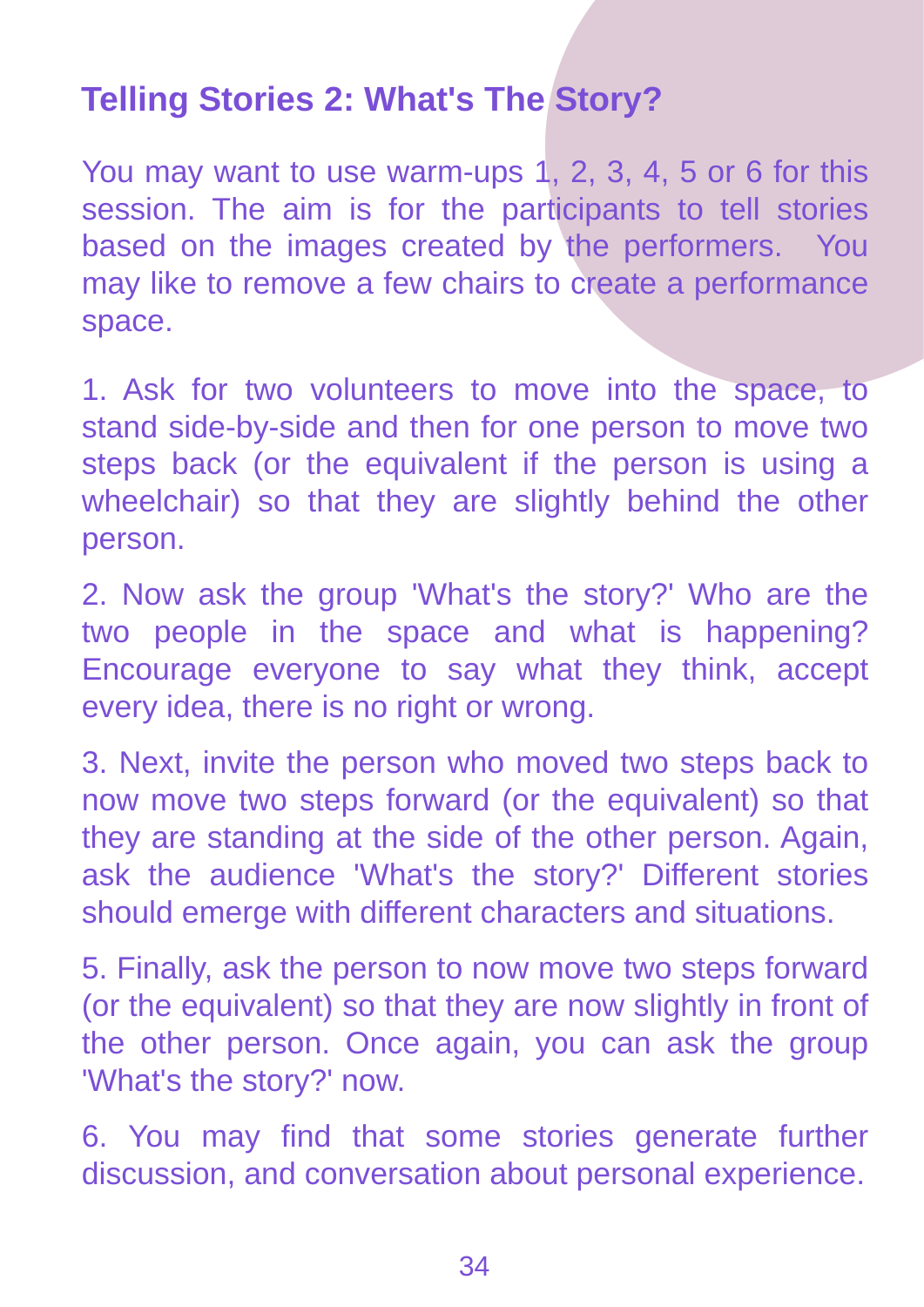#### **Telling Stories 3: True Stories**

Warm-ups 1, 2, 3, 4, 5 or 6 are useful for this session. The idea of the exercise is to get people talking to each other and sharing aspects of each other's lives.

1. Ask people to work with the person next to them and decide who is going to go first and second.

2. Decide on a theme: this might be might a time when something funny, embarrassing or strange happened to the participant; or a more traditional theme like the ones discussed earlier.

3. Explain that all the first people will get 3 minutes to tell their story then swap so their partner gets 3 minutes to tell their story. Explain that although these are real personal stories they don't have to be secrets, but should be stories people are comfortable sharing.

4. Ask the person who is going first to tell their partner a true story about something that connects to that theme. After 3 minutes swap over so the other partner has their turn.

5. When everyone has had an opportunity to tell their stories, bring everyone back to the group circle, to share some of the stories. Don't dispute the truth of the story or question if it really was true. Accept the story and value all contributions.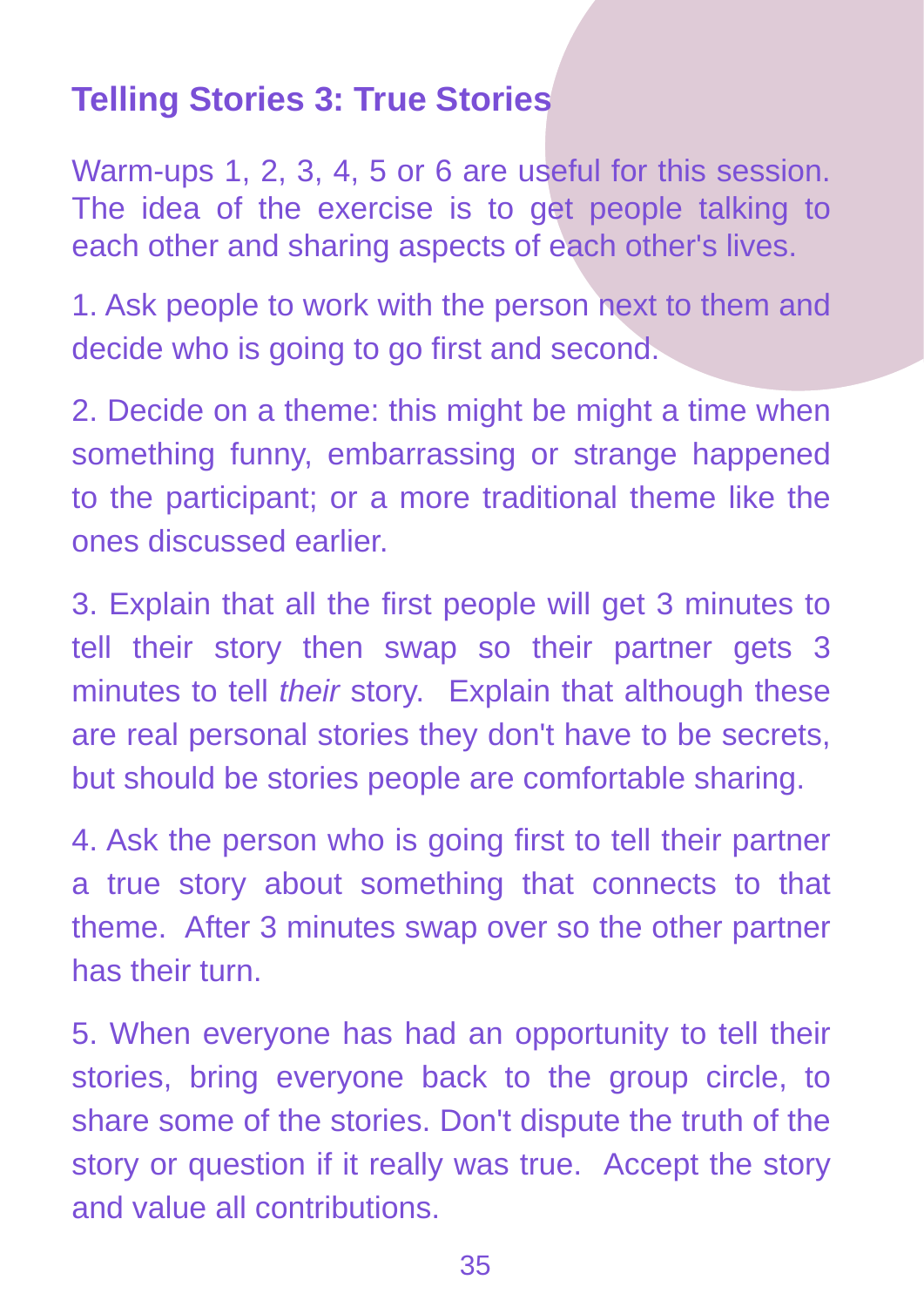#### **Telling Stories 4: Using objects to inspire storytelling and memory**

You may use warm-ups 1, 2 or 5 for this session. The aim of this exercise is to encourage people to share something about themselves

1. Gather a variety of objects, e.g. hats, bucket and spade, candle, vase of flowers, ornaments, toy cars, a football, a bottle of perfume.

2. Place them all on the table at the centre and invite everyone to look at the objects, to touch them, pick them up, and examine them.

3. Then ask each person to choose one object.

4. Once everyone has an object, ask people one by one why they chose that particular object. Gently question the participants, getting them to talk about the object and what they think about it or what it makes them think about in more detail.

You could ask people if they either want to draw one or more of the objects on the table, or if they want to write a poem or a story about them.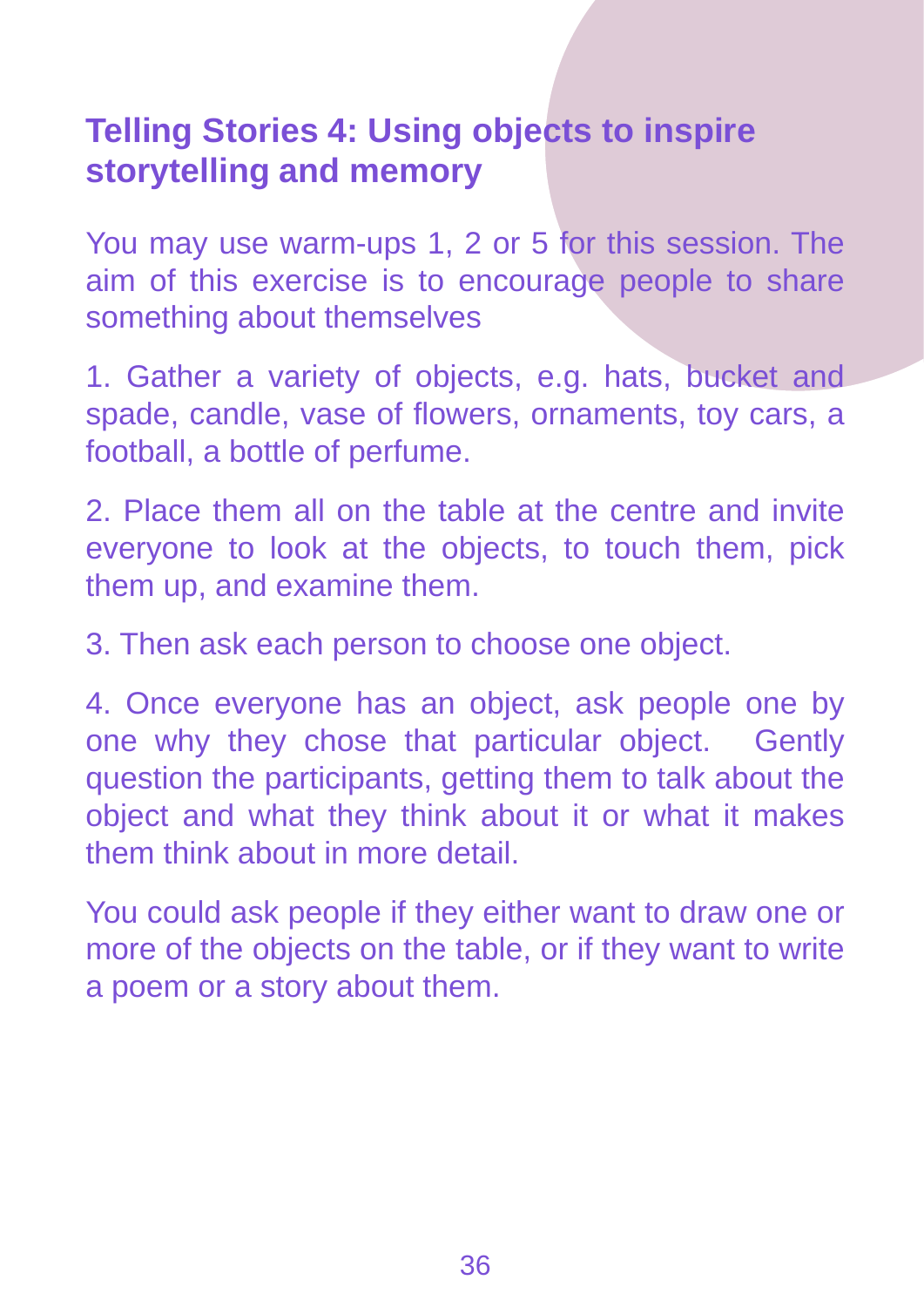#### **Telling Stories 5: Circle Storytelling**

You may want to use warm-ups 1,2, 3, 4, 5 or 6 for this session. The aim of this exercise is to get people using their imaginations to develop new stories.

1. Introduce a story 'baton'. This can be any object that is easy to pass around, and easy for people to hold; for example, it could be a bean bag, or a microphone (on or off), or a small book.

. have the story 'baton', it's your turn to tell a bit of the 2. You start the exercise by explaining that, when you story and that you can only do this when you are holding the 'baton'.

3. Start by holding the 'baton' and beginning a story, some suggested starting points are:

 • A man walks into a room, he is carrying a parcel. He puts the parcel down on a table and begins to open it. When he sees what is inside he gasps, as…

 • A woman goes to the train station to buy a ticket. While she is waiting in the queue, she notes a man walking across the station looking casually about. As he passes a small group of people he picks up a case. She shouts 'thief!', and chases after him…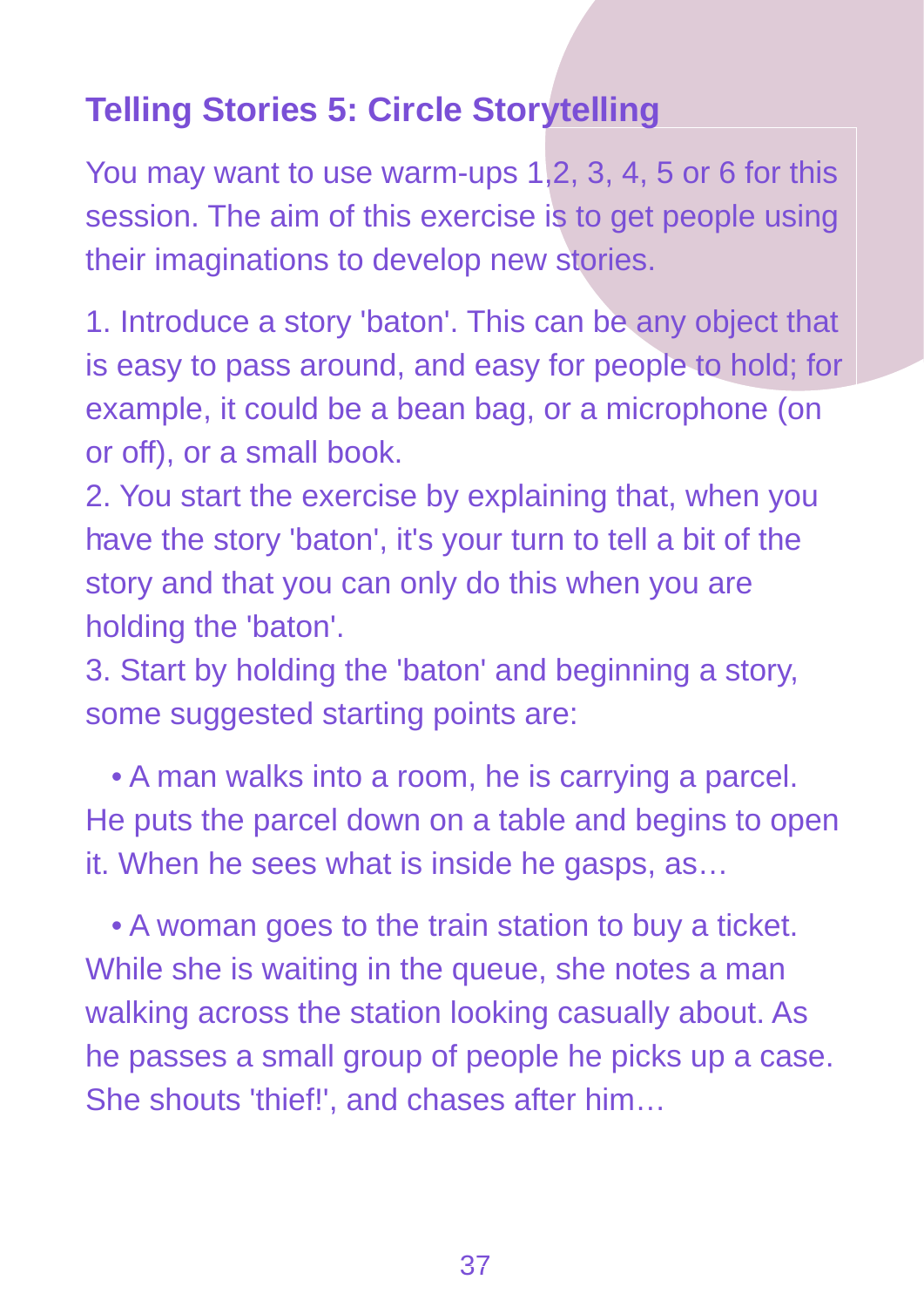• A man is fishing at the side of a river when his line begins to pull. He starts to reel in his catch but finds it really hard work: his line is bending, his back is aching, he can't work out what he's caught. Suddenly…

4. You then pass the 'baton' on to the person to your left and ask them to carry on the story where you left off. The simple instruction is to tell everyone what happened next.

5. If someone doesn't want to tell a part of the story, they simply pass the 'baton' on to the next person.

. 6. You need the 'baton' to circle the group until a natural finish to the story is found.

7. If you feel it has gone on long enough, but it doesn't seem to be coming to an end, ask if the next person can find an ending.

This exercise is fun and if you want to develop the ideas further, you could write up the stories and frame them, or use the ideas to write poems or draw/paint pictures.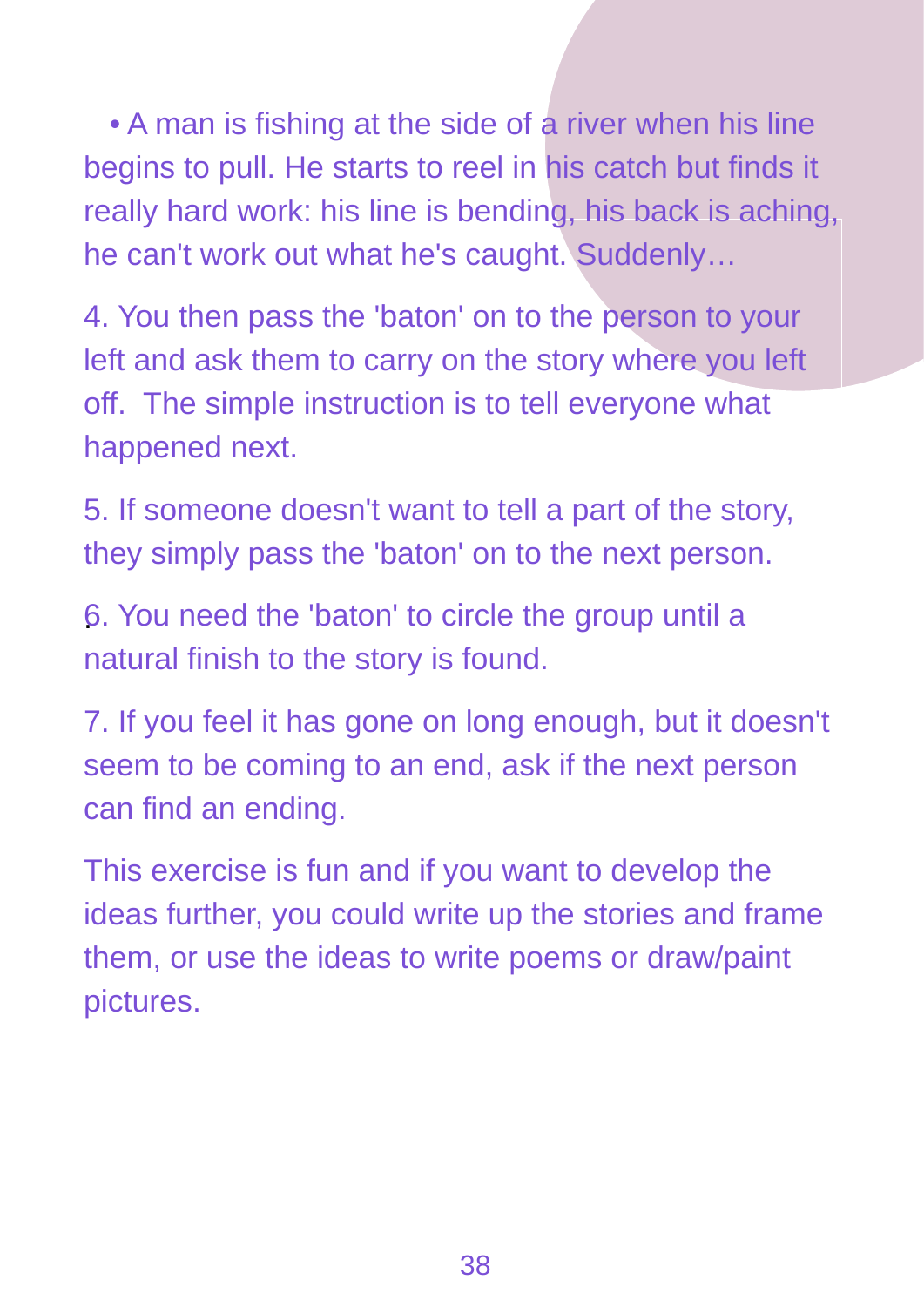## **Movement Exercises**

#### **Moving Together**

Use warm-up 7 for this session. The aim is to encourage people to make physical contact with each other and to listen to, and interpret, music.

1. Put on some music - instrumental without vocals works the best.

2. Ask for two volunteers to move into the space (if somebody uses a wheelchair, make sure their partner has enough mobility to move around them safely).

. finger to finger or hand to hand. This contact should 3. Ask them to face each other and for each to touch not be broken, once established.

4. One person starts by leading, moving slowly, exploring the space directly in front of them, the other person keeping the contact so that both are moving together.

5. Ask partners to swap - so the other person leads the movement.

6. Once confident, ask them to bend and stretch, to move around more, to walk, to turn in the space.

 • If in a large space ask several pairs of participants to work together at the same time.

• Also to follow the music's rhythm and mood.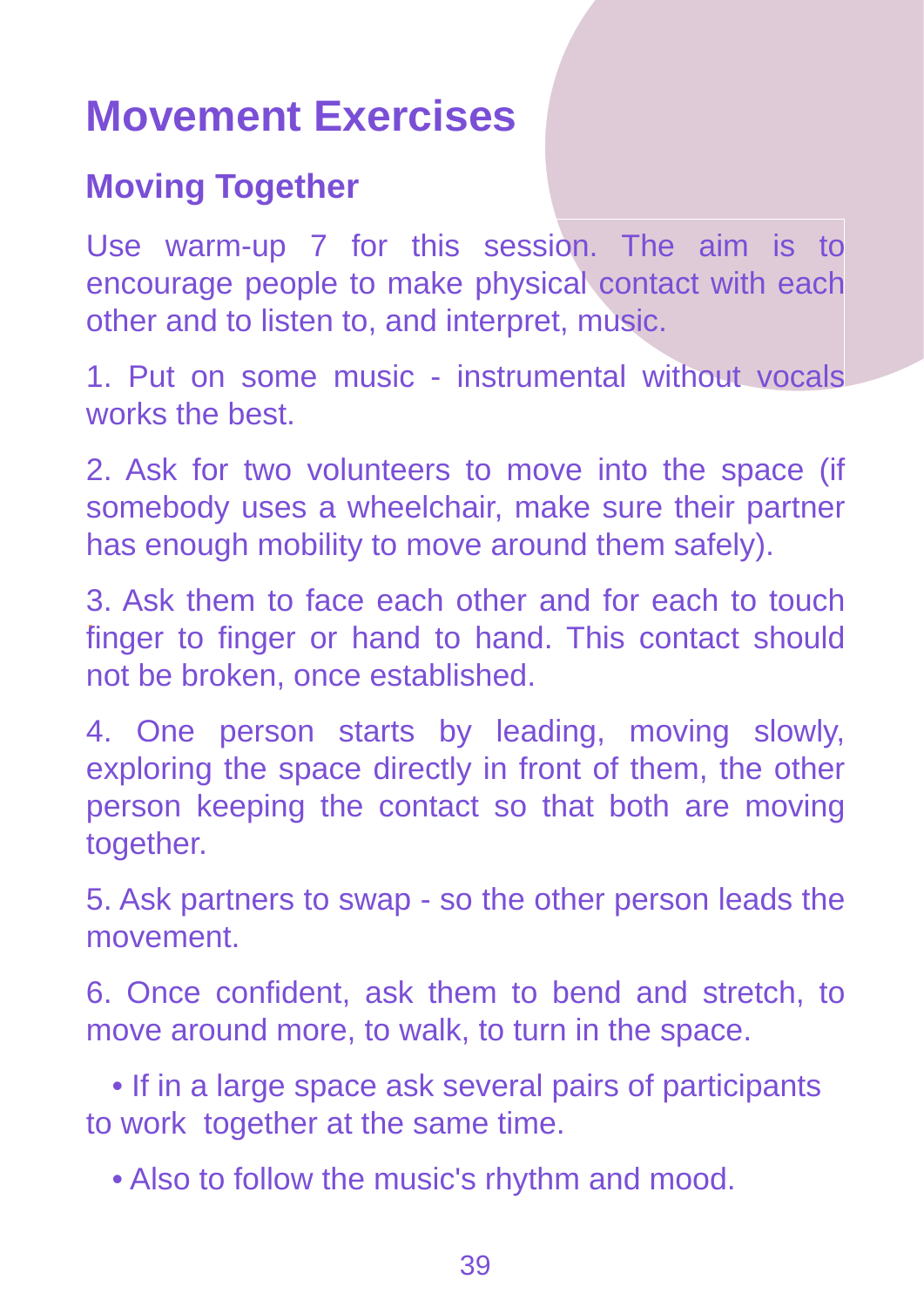#### **Tableaux**

Use warm-ups 3 and 4 for this session. The aim is to encourage people to use their bodies gently to express ideas and emotions.

1. Ask the participants to sit or stand comfortably, thinking about any parts of their body that might be sore or tense and to try and imagine those parts relaxing a little.

2. Explain that you are going to ask them to close their eyes and use only their bodies (or even just part of their bodies, such as hands or faces if mobility is an issue) to express some emotions and ideas.

3. Call out some emotions (happy, sad, anxious, angry, afraid and so on) and give participants time to find a way to express these feelings just through their bodies..

4. You might then give situations (i.e. you're waiting for a bus that is very late; you've just found your wallet that you thought was lost; you're about to go and see the dentist etc.).

NB: If the group has enjoyed the exercise you might talk a bit with them about how we communicate through our bodies.

You might also ask some of the participants to volunteer to demonstrate for the others and discuss how we read their emotions through their bodies.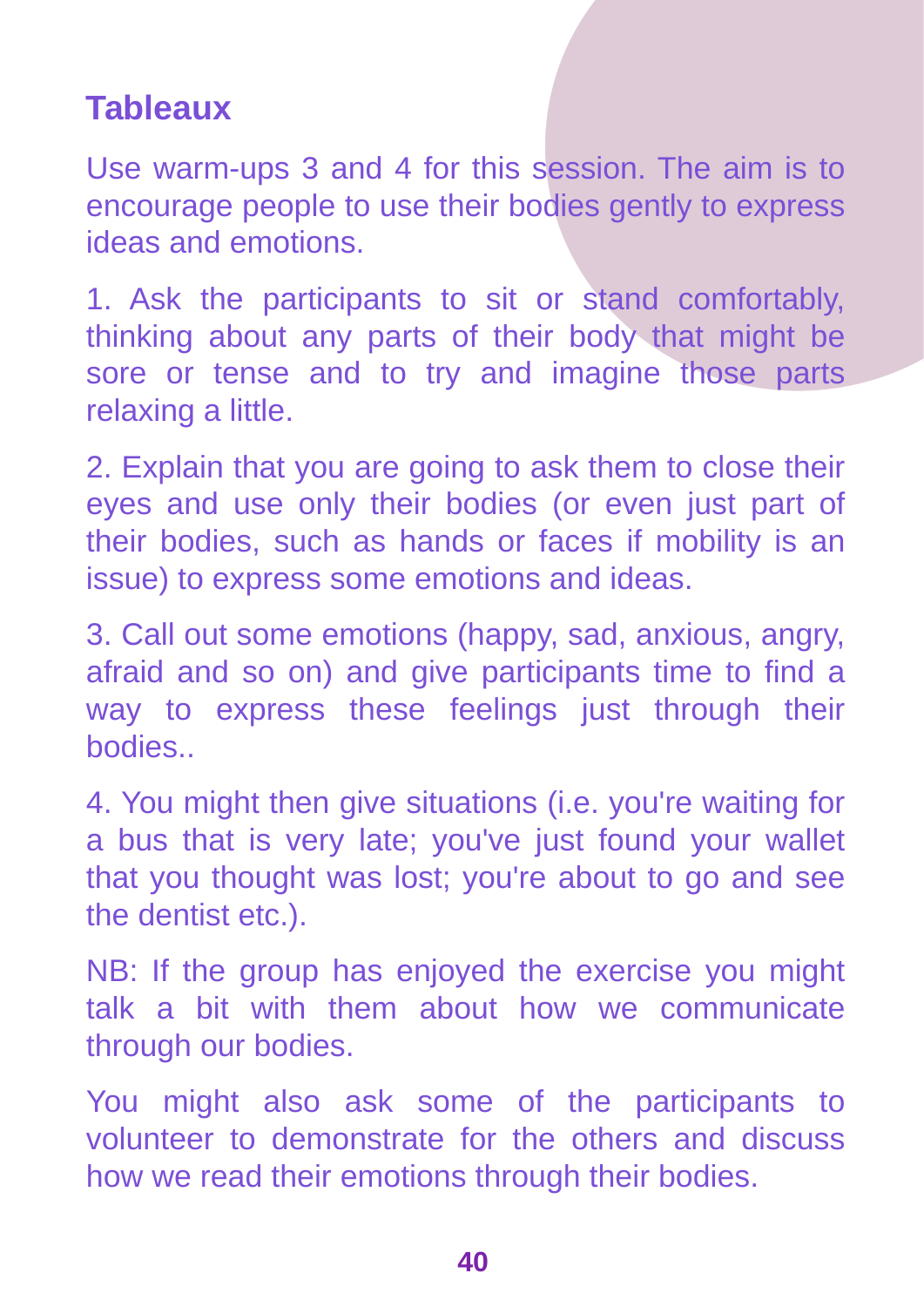## **Cool-Down Exercises**

#### **Gift Giving**

The idea of this exercise is to finish the session on a positive, friendly note.

1. Start by giving the person on your left an imaginary gift. Try to think of something that they would particularly like. It may be something that they spoke about during the workshop, or it may be something you know they would want.

2. Tell them that you're giving them a gift, mime picking it up, and pass it to them. Try to image the size, weight etc. of the object.

3. Let them open it and mime using it.

4. Then it is their turn to pass a gift on to the person on their left.

Sometimes, people say that they don't know what to give. Suggest that they ask the person what they would like. Also, sometimes people don't want to mime the giving of the gift, but that isn't essential, it's the idea of the gift that is important.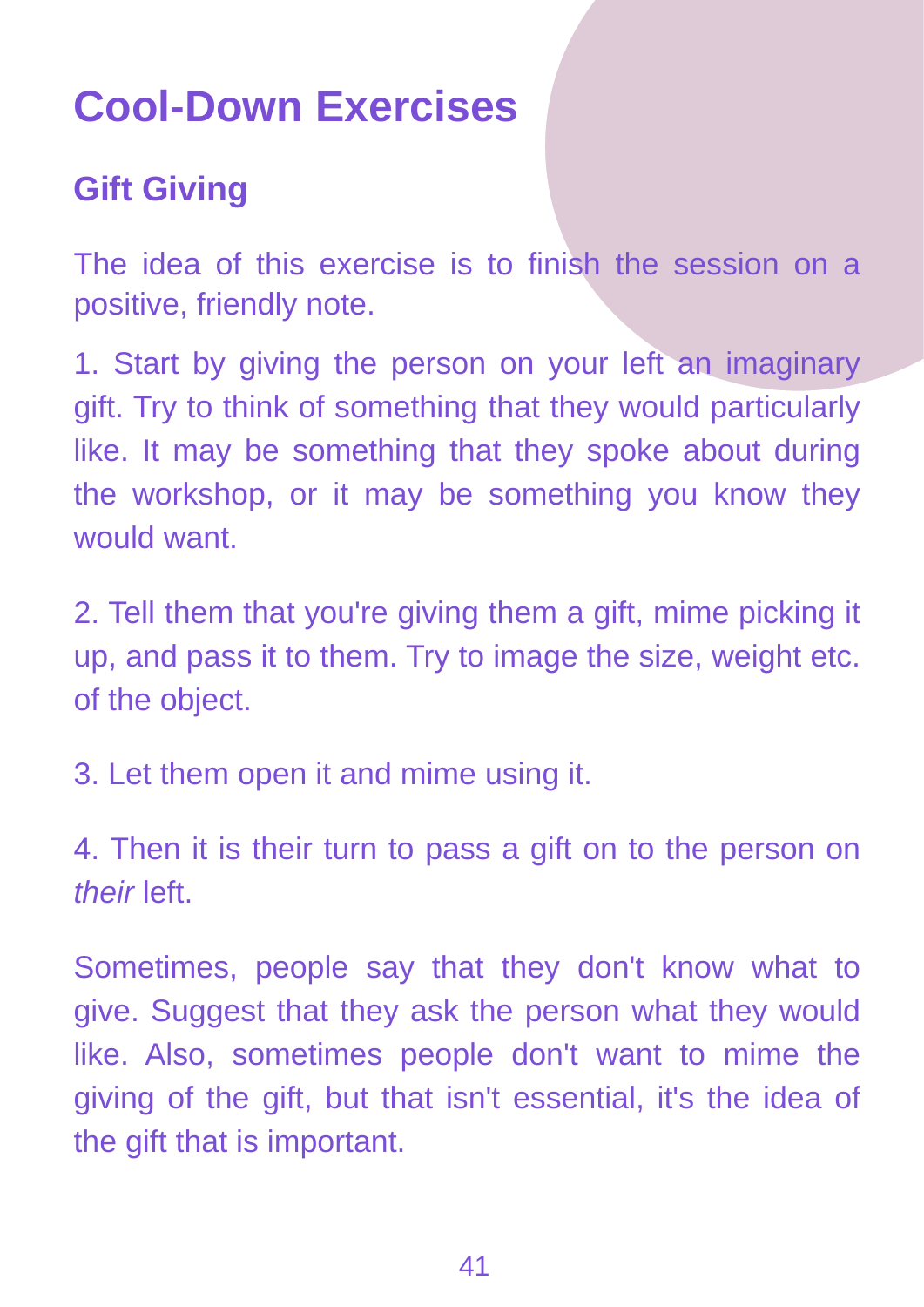#### **I Really Liked**

The aim of this exercise is to find out what has worked, what hasn't and how exercises can be developed or changed.

1. Ask each person to take it in turns to say what they liked about the session.

2. After each person has said what they like, ask the rest of the group if they also liked that moment.

3. Once everyone has had a turn at saying what they really liked, ask all to applaud each other.

#### **The Golden Circle**

The aim of this exercise is to work together

1. Ask participants to place their hands on their laps, palms turned up.

2. Explain that you are all going to work together to lift an imaginary golden ring to shoulder hight.

3. Slowly, work with the group to raise it up, all moving together and slowly, bring it back down again.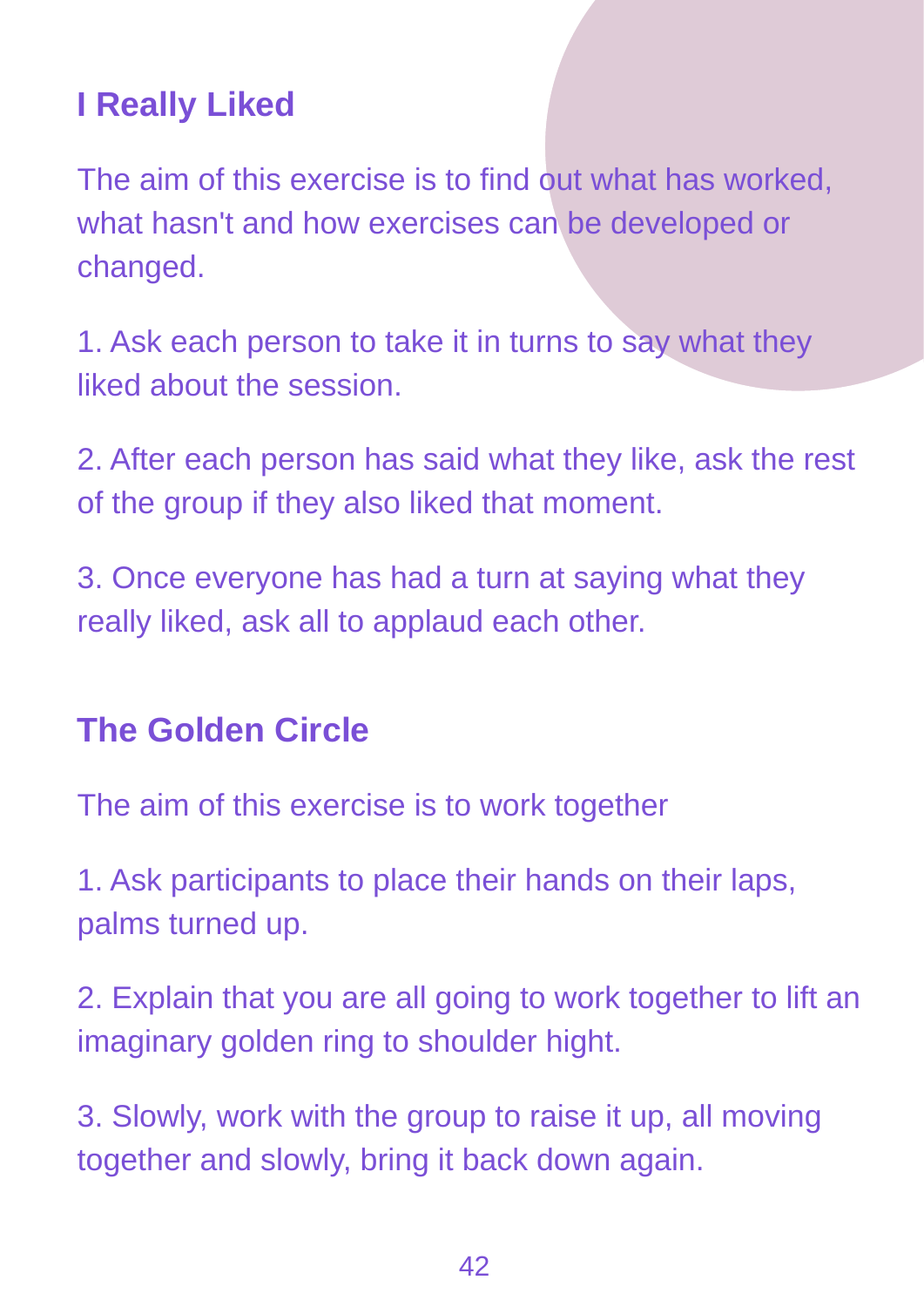# **Section Three**

Staff Development: Ideas For Care Home Managers

**Resources**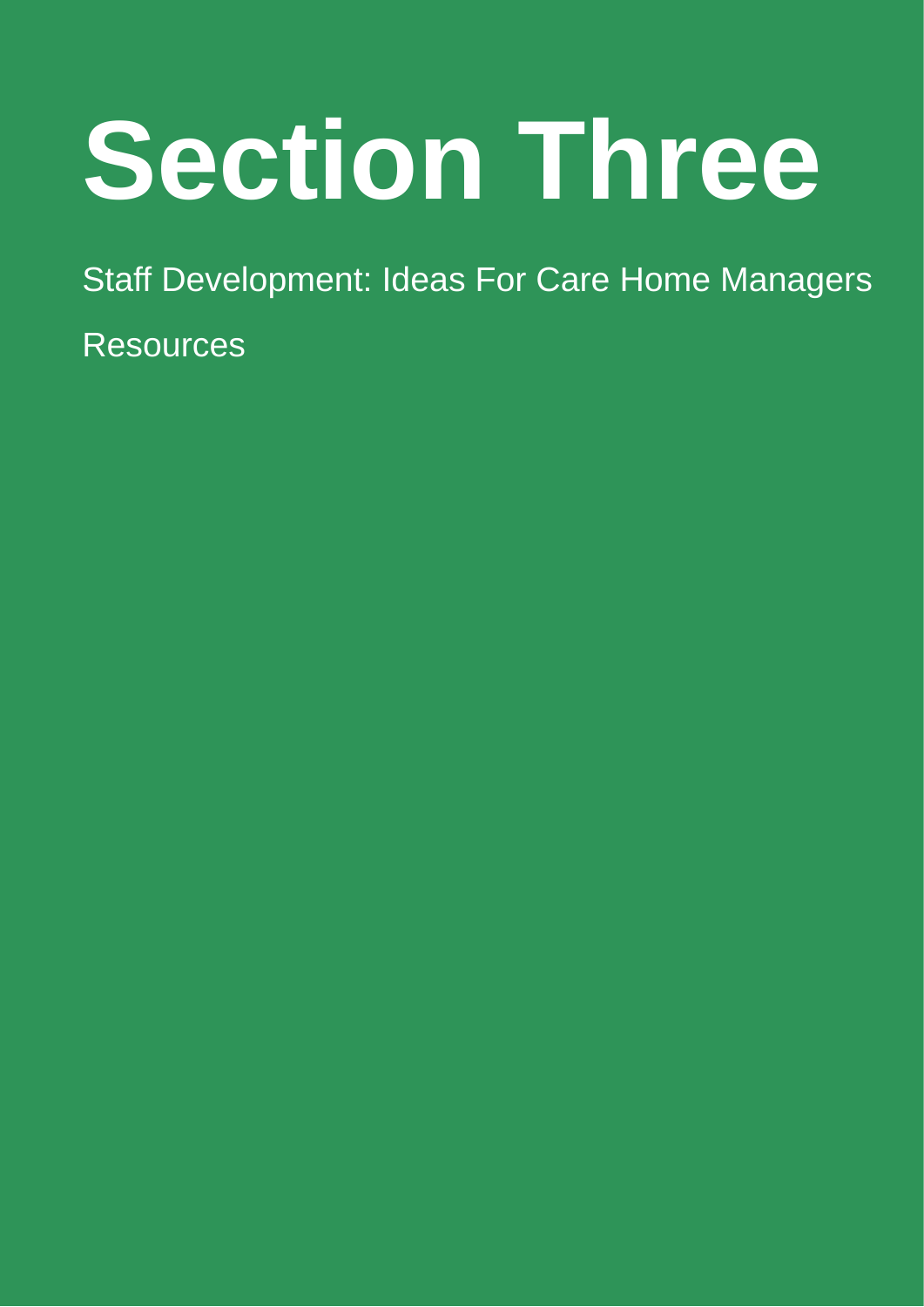## **Staff Development: Ideas For Care Home Managers**

**Encourage care staff to keep a journal:** the journal provides an opportunity for staff to reflect on their own care giving, and to write down some of their personal feelings. Encourage staff to write it down and read it back to themselves. It will provide an insight into their own creative abilities and will enable them to look at their care giving in a private and honest way.

**Encourage writing exercises as part of a supervision plan:** You could try introducing some of the creative writing exercises in this ToolKit as part of a supervision plan. By changing the subjects from general themes to specific issues, such as 'getting older', 'how I feel about dementia', or 'working as a carer', this will offer a great deal of insight into a staff member's feelings and well-being. This will work best if it is carried out as a group exercise and will serve as a snapshot of staff morale. Try not to challenge or be defensive in the face of other people's thoughts and feelings. Read what they say and acknowledge that it takes a lot of courage for staff members to write something down.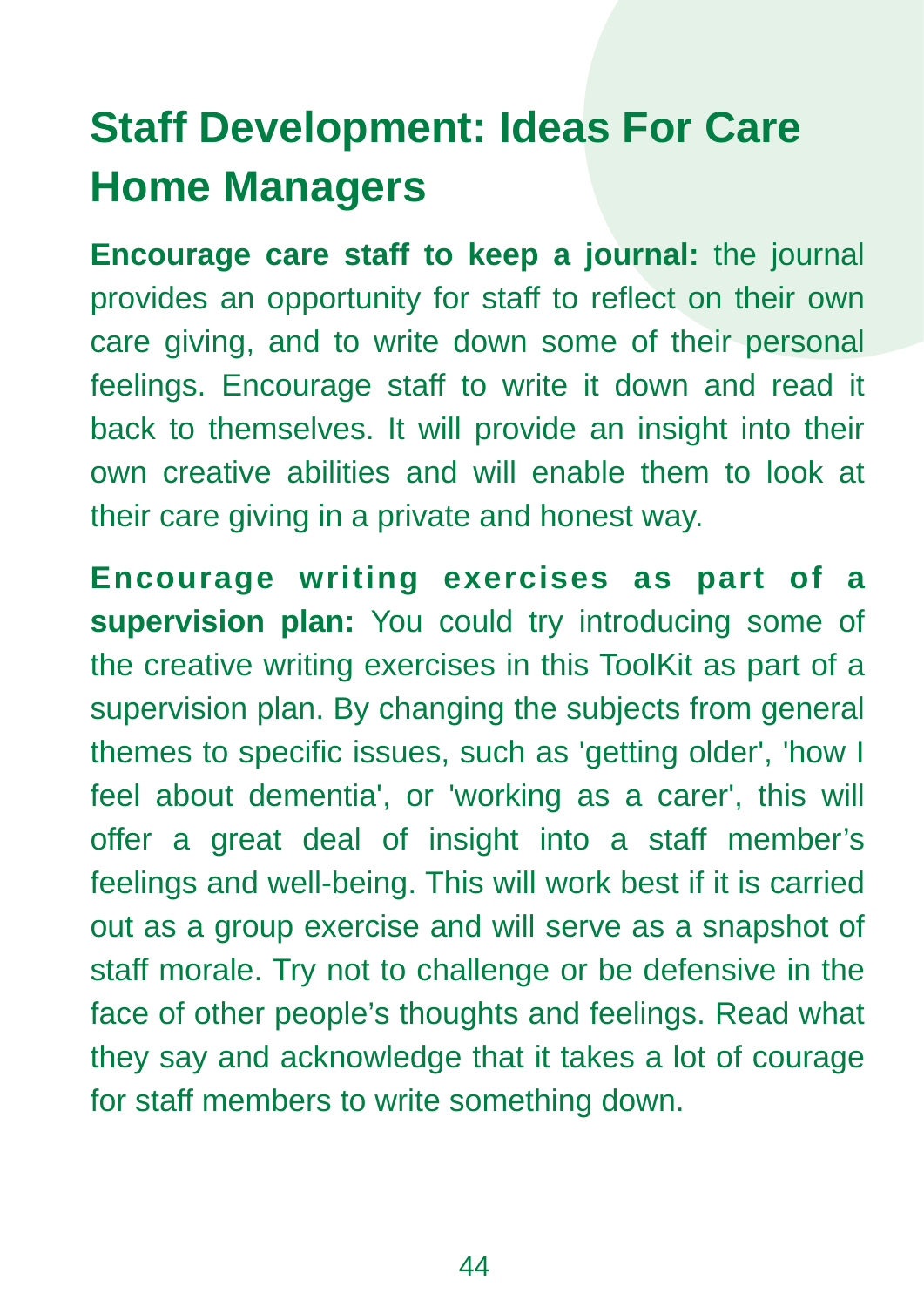**Celebrate and recognise your staff members' contribution:** offer them opportunities to join in activities and talk to them about their own role within the care setting.

**Look into free creative CPD opportunities for staff:**  local arts and cultural organisations will be able to help advise you here.

#### **Resources**

If you are based in Merseyside you might find the following places useful for sourcing creative materials:

Merseyside Play Action Council, 1-27 Bridport Street, L5 5QF Tel : 0151 707 2090 www.merseyplay.com

Staples, 4-12 Shaw Street , Liverpool Tel: 0844 472 7946

Home Bargain, St. Johns Centre, Liverpool L1 1LY. Tel: 0151 703 0858

There are similar shops accross the UK and resource centres like Merseyside Play Action Council that sell recycled goods and arts materials at reduced prices to community projects in most major cities.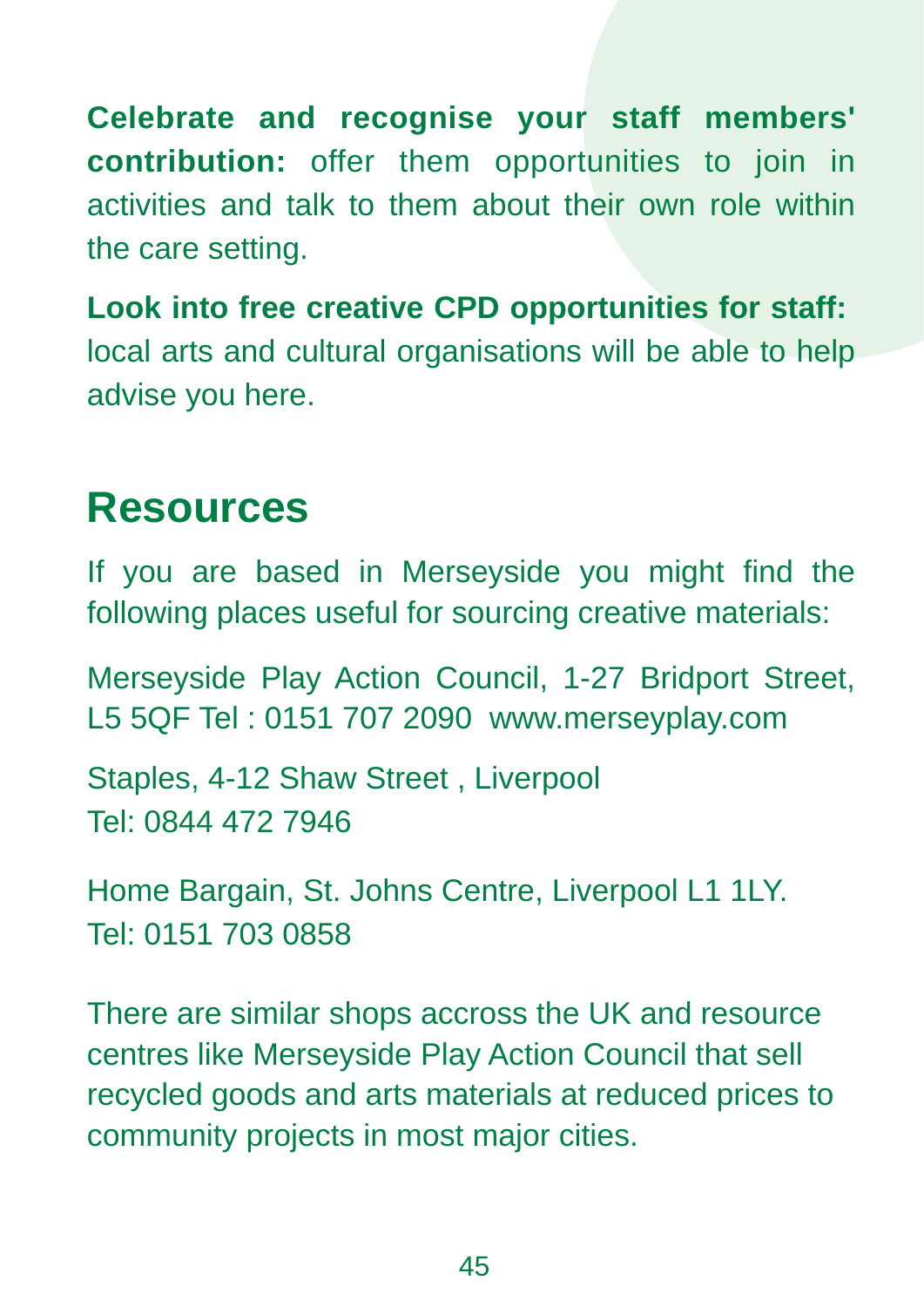## **Arts and Cultural Organisations**

If you would like to bring professional artists in to work with you or find out more about arts activities available to people living with dementia in Merseyside contact:

**Alzheimers Society** (North West) - 01904 633599 www.alzheimers.org.uk

**Chaturangan Dance** – 07850 127823 www.**chaturangan**.co.uk

**Collective Encounters** – 0151 3456266 www.collective-encounters.org.uk

**Merseyside Dance Initiative** - 0151 708 8810 www.mdi.org.uk

**National Museums Liverpool** - 0151 207 0001 www.liverpoolmuseums.org.uk

**North West Arts & Health Network -** 0161 247 1094 www.artsforhealth.org/network

**The Reader Organisation** - 0151 207 7207 www.thereader.org.uk

To find out more about regional and national case studies, examples of good practice, and other arts and cultural organisations: www.artshealthandwellbeing.org.uk/ www.ageofcreativity.co.uk/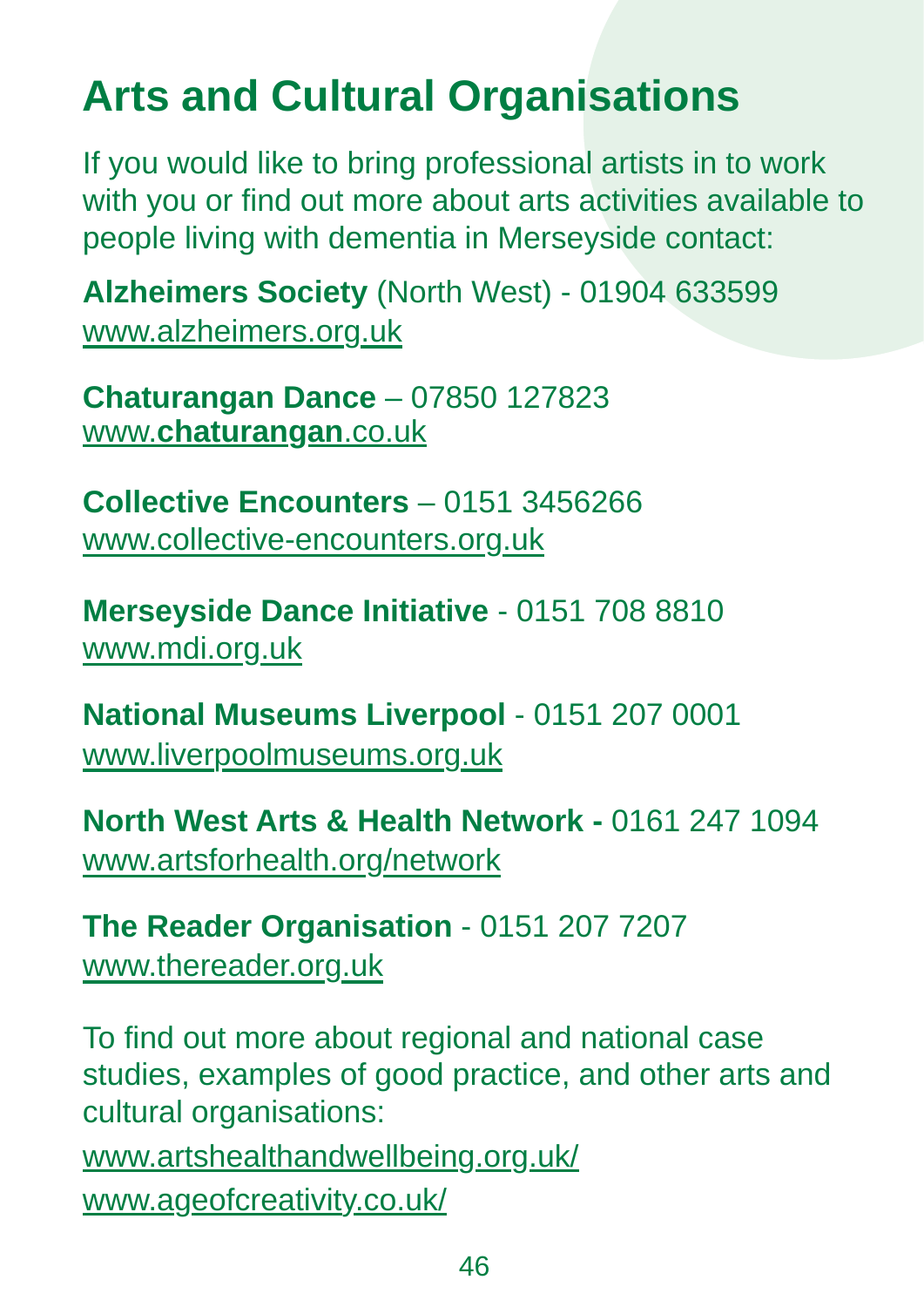## **Acknowledgements**

Collective Encounters would like to thank all the carers, care settings and participants who helped in the development of this Toolkit. In particular we would like to thank Pam Stopforth at PSS; Anne McCann at Redholme Memory Care; Tina Foott; Joan Lightbody; staff at Norris Green Day Centre; staff at Leighton Dene Dementia Care Unit and Jessica Bockler. This Toolkit has been written by Karen Hayes & Amanda Redvers-Rowe & edited by Annette Burghes & Sarah Thornton. We would like to learn from and develop the Toolkit in future, so if you are a carer and have ideas as to how it can usefully evolve please do let us know.

#### Collective Encounters



**JUNCIL** 

The Baring Foundation